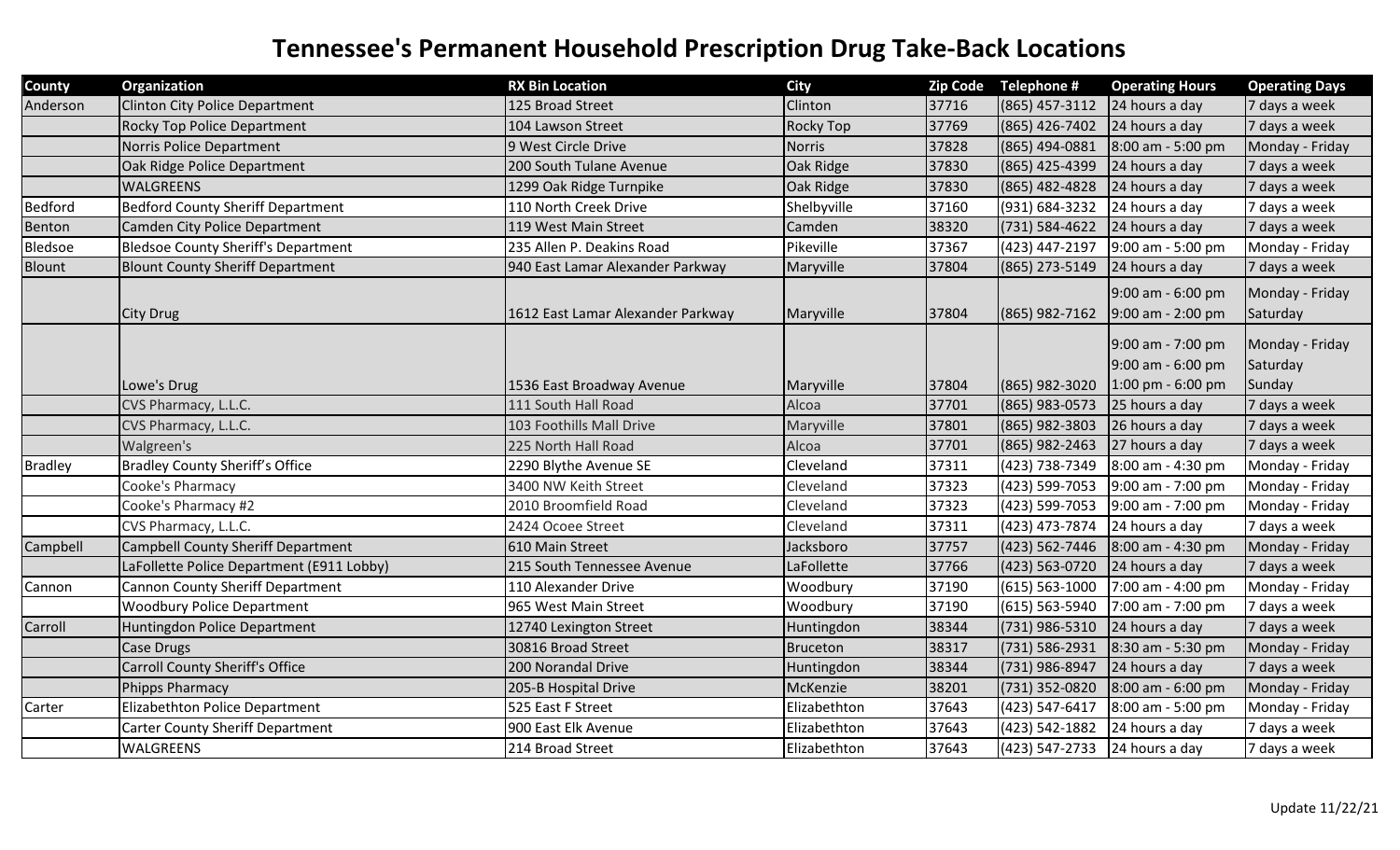| <b>County</b> | Organization                                          | <b>RX Bin Location</b>           | <b>City</b>            | <b>Zip Code</b> | Telephone #        | <b>Operating Hours</b> | <b>Operating Days</b> |
|---------------|-------------------------------------------------------|----------------------------------|------------------------|-----------------|--------------------|------------------------|-----------------------|
| Cheatham      | Ashland City Police Department                        | 233 TN Waltz Parkway             | <b>Ashland City</b>    | 37015           | $(615) 792 - 5618$ | 8:00 am - 4:30 pm      | Monday - Friday       |
|               | Cheatham County Sheriff's Office                      | 200 Court Square; Suite 220      | <b>Ashland City</b>    | 37015           | (615) 792-4341     | 8:00 am - 4:30 pm      | Monday - Friday       |
|               | Pleasant View Police Department                       | 1008 Civic Court                 | <b>Pleasant View</b>   | 37146           | $(615) 746 - 0600$ | $8:00$ am - 4:30 pm    | Monday - Friday       |
| Chester       | <b>Chester County Sheriff's Department</b>            | 333 Eric Bell Drive              | Henderson              | 38340           | (731) 989-2449     | 24 hours a day         | 7 days a week         |
| Claiborne     | Tazewell Police Department                            | 1830 Main Street                 | Tazwell                | 37879           | (423) 626-5104     | 7:30 am - 4:30 pm      | Monday - Friday       |
|               | <b>Claibrone County Sheriff's Office</b>              | 415 Straight Creek Road; Suite 2 | <b>New Tazwell</b>     | 37825           | (423) 626-3385     | 8:00 am - 4:30 pm      | Monday - Friday       |
| Clay          | Clay County Sheriff Department                        | 400 West Lake Avenue             | Celina                 | 38551           | (931) 243-3266     | 24 hours a day         | 7 days a week         |
| Cocke         | Newport Police Department                             | 330 East Main Street             | Newport                | 37821           | (423) 623-5556     | 8:00 am - 4:30 pm      | Monday - Friday       |
|               | Cocke County Sheriff's Office                         | 111 Court Avenue                 | Newport                | 37821           | (423) 623-6004     | 8:00 am - 4:30 pm      | Monday - Friday       |
|               |                                                       |                                  |                        |                 |                    | 8:00 am - 7:00 pm      | Monday - Friday       |
|               | Jabo's Pharmacy                                       | 602 East Broadway                | Newport                |                 |                    | 9:00 am - 2:00 pm      | Saturday              |
| Cocke         |                                                       |                                  |                        | 37821           | (423) 623-3088     | 1:00 pm - 4:00 pm      | Sunday                |
| Coffee        | <b>Coffee County Sheriff Department</b>               | 76 County Jail Lane              | Manchester             | 37355           | (931) 728-3591     | 24 hours a day         | 7 days a week         |
|               | <b>Tullahoma Police Department</b>                    | 201 West Grundy Street           | Tullahoma              | 37388           | (931) 455-0530     | 24 hours a day         | 7 days a week         |
|               | Manchester City Police Department                     | 200 West Fort Street             | Manchester             | 37355           | (931) 728-2099     | 24 hours a day         | 7 days a week         |
| Crockett      | <b>Crockett County Sheriff's Department</b>           | 884 South Cavalier Drive         | Alamo                  | 38001           | (731) 696-2104     | 24 hours a day         | 7 days a week         |
|               | Alamo Police Department                               | 97 South Johnson Street          | Alamo                  | 38001           | (731) 696-4483     | 7:30 am - 4:30 pm      | Monday - Friday       |
|               | Alamo Police Department                               | 31 West Main Street              | Alamo                  | 38001           | (731) 696-4515     | 24 hours a day         | 7 days a week         |
|               | The Drug Store                                        | 153 Herndon Drive                | <b>Bells</b>           | 38006           | (731) 663-2314     |                        |                       |
| Cumberland    | <b>Cumberland County Sheriff Department</b>           | 90 Justice Center Drive          | Crossville             | 38555           | (931) 484-6176     | 24 hours a day         | 7 days a week         |
|               | <b>Crossville Police Department</b>                   | 99 Municipal Avenue              | Crossville             | 38555           | (931) 484-7231     | 7:30 am - 4:30 pm      | Monday - Friday       |
|               | Fairfield Glade Police Department                     | 7258 Peavine Road                | <b>Fairfield Glade</b> | 38558           | (931) 484-3785     | 8:00 am - 4:00 pm      | Monday - Friday       |
|               | Walgreen's                                            | 82 Elmore Road                   | Crossville             | 38555           | (931) 456-5023     | 24 hours a day         | 7 days a week         |
| Davidson      | Belle Meade Police Department                         | 4705 Harding Pike                | Nashville              | 37205           | (615) 297-0241     | 24 hours a day         | 7 days a week         |
|               | Nashville/Davidson Police Department                  | 2231 26th Avenue North           | Nashville              | 37208           | $(615) 862 - 7750$ | 9:00 am - 5:00 pm      | Monday - Friday       |
|               | Nashville/Davidson Police Department - South Precinct | 5101 Harding Place               | Nashville              | 37211           | $(615) 862 - 7750$ | 9:00 am - 5:00 pm      | Monday - Friday       |
|               | Nashville/Davidson Police Department                  | 936 East Trinity Lane            | Nashville              | 37207           | (615) 862-7750     | 7:30 am - 4:00 pm      | Monday - Friday       |
|               | Nashville/Davidson Police Department - West Precinct  | 5500 Charlotte Pike              | Nashville              | 37209           | $(615) 862 - 7750$ | 7:30 am - 4:00 pm      | Monday - Friday       |
|               | Nashville/Davidson Police Department                  | 3701 James Kay Lane              | Nashville              | 37076           | (615) 862-7750     | 8:00 am - 4:30 pm      | Monday - Friday       |
|               | Nashville/Davidson Police Department                  | 400 Myatt Drive                  | Madison                | 37115           | (615) 862-7750     | 8:00 am - 4:30 pm      | Monday - Friday       |
|               | Nashville/Davidson Police Department                  | 601 Korean Veterans Boulevard    | Nashville              | 37203           | $(615) 862 - 7750$ | 8:00 am - 8:00 pm      | 7 days a week         |
|               | Nashville/Davidson Police Department                  | 1443 12th Avenue South           | Nashville              | 37203           | $(615) 880 - 1411$ | $8:00$ am - 4:00 pm    | Monday - Friday       |
|               | Nashville/Davidson Police Department - Main Office    | 600 Murfreesboro Pike            | Nashville              | 37210           | $(615) 880 - 3000$ | 6:00 am - 4:30 pm      | Monday - Friday       |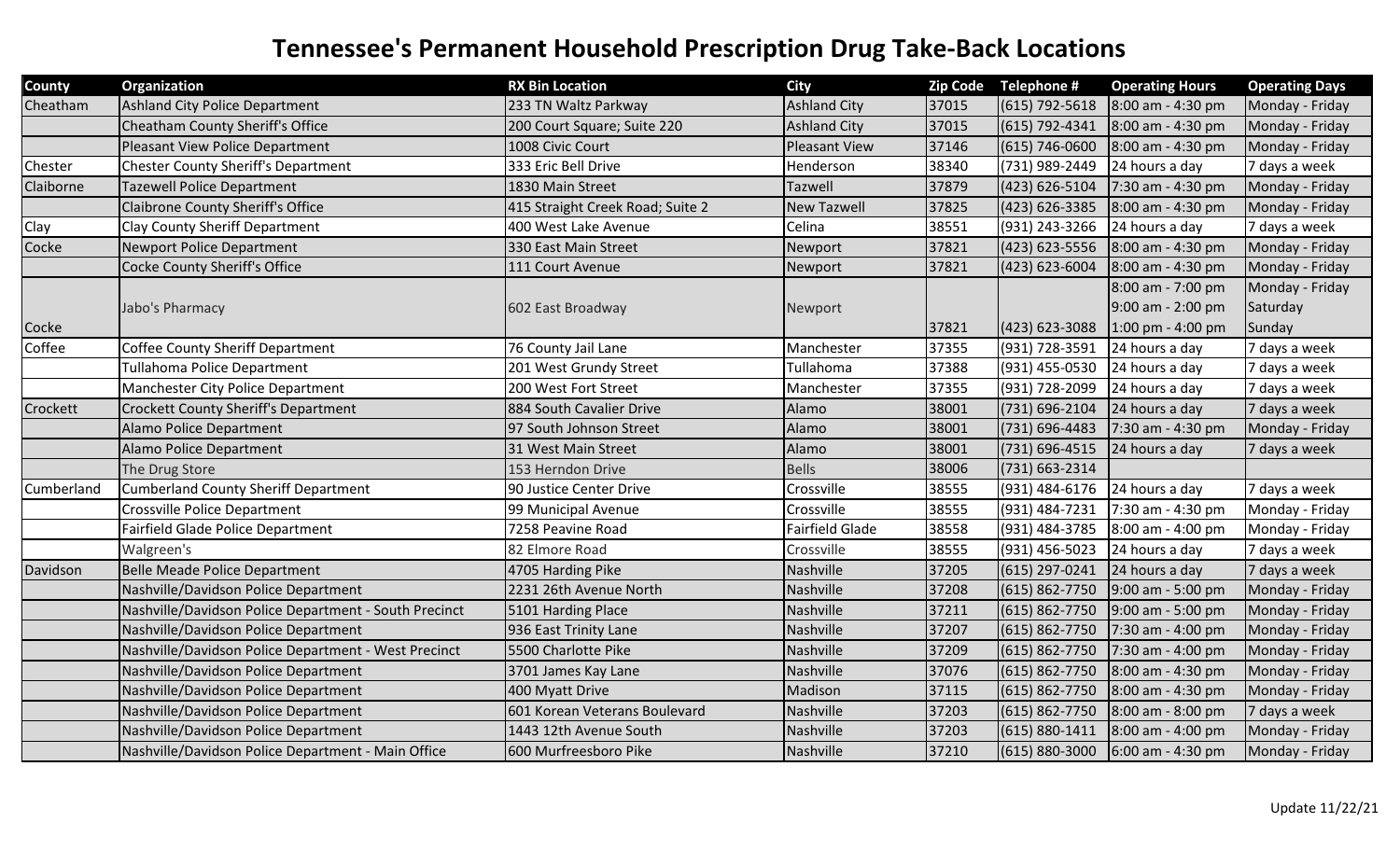| <b>County</b> | Organization                                                  | <b>RX Bin Location</b>                      | <b>City</b>           | <b>Zip Code</b> | Telephone #        | <b>Operating Hours</b> | <b>Operating Days</b> |
|---------------|---------------------------------------------------------------|---------------------------------------------|-----------------------|-----------------|--------------------|------------------------|-----------------------|
|               | Tennessee Bureau of Investigation - Nashville                 | 901 R.S. Gass Boulevard                     | Nashville             | 37216           | $(615) 744 - 4325$ | 9:00 am - 4:00 pm      | Monday - Friday       |
|               | <b>WALGREENS</b>                                              | 5555 Edmonson Pike                          | Nashville             | 37211           | $(615)$ 333-2722   | 24 hours a day         | 7 days a week         |
|               | <b>WALGREENS</b>                                              | 3130 Clarksville Pike                       | Nashville             | 37218           | (615) 244-2795     | 24 hours a day         | 7 days a week         |
|               | Carecenter Pharmacy, LLC                                      | 2515 Park Plaza, Suite 100                  | Nashville             | 37203           | (615) 320-7654     |                        |                       |
|               | <b>Carezone Pharmacy LLC</b>                                  | 800 Airpark Center Drive; Suite 809         | Nashville             | 37217           | (844) 422-7396     |                        |                       |
|               | <b>Midtown Express Pharmacy</b>                               | 300 20TH Avenue North, Suite 105            | Nashville             | 37203           | (615) 320-8410     | 7:00 am - 5:00 pm      | Monday - Friday       |
|               | Vanderbilt Children's Outpatient Pharmacy                     | 2200 Children's Way, Room 2106A             | Nashville             | 37232           | $(615)$ 936-6337   | 7:00 am - 7:00 pm      | Monday - Friday       |
|               | Vanderbilt Health Pharmacy                                    | 719 Thompson Lane; Suite 24130              | Nashville             | 37204           | (615) 322-2688     | 8:00 am - 5:30 pm      | Monday - Friday       |
|               | Vanderbilt Outpatient Pharmacy                                | 1211 Medical Center Drive; Room TVC<br>1815 | Nashville             | 37232           | $(615)$ 322-6480   | 8:00 am - 6:00 pm      | Monday - Friday       |
|               | Vanderbilt Pharmacy - Medical Center East Pharmacy            | 1215 21ST Avenue South; Suite 1006          | Nashville             | 37232           | $(615)$ 936-1040   | 8:00 am - 6:00 pm      | Monday - Friday       |
|               | Walgreen's                                                    | 518 Donelson Pike                           | Nashville             | 37214           | $(615) 883 - 5108$ | 24 hours a day         | 7 days a week         |
|               | Walgreen's                                                    | 7601 Highway 70 South                       | Nashville             | 37221           | $(615) 646 - 5173$ | 24 hours a day         | 7 days a week         |
|               | Metropolitian Nashville Airport Authority - DPS (Police/Fire) | 921 Airport Service Road                    | Nashville             | <b>TN</b>       | $(615)$ 275-1479   | 8:00 am - 4:00 pm      | 7 days a week         |
| Decatur       | Decatur County Sheriff's Department                           | 138 East Main Street                        | Decaturville          | 38329           | (731) 852-3714     | 8:00 am - 5:00 pm      | Monday - Friday       |
| DeKalb        | Smithville Police Department                                  | 104 East Main Street                        | Smithville            | 37166           | (615) 597-8210     | 8:00 am - 5:00 pm      | Monday - Friday       |
|               |                                                               | Alexandria Police Department                | 102 High Street       | 37012           | $(615) 529 - 2700$ | 8:00 am - 4:30 pm      | Monday - Friday       |
| Dickson       | Dickson Police Department                                     | 202 South Main Street                       | Dickson               | 37055           | (615) 441-9580     | 24 hours a day         | 7 days a week         |
|               | Dickson Sheriff's Department                                  | 140 County Jail Road                        | Charlotte             | 37036           | (931) 209-6207     | 7:00 am - 4:00 pm      | Monday - Friday       |
|               | Dickson Apothecary                                            | 104 Highway 70 East                         | Dickson               | 37055           | (615) 446-5585     | 8:00 am - 6:00 pm      | Monday - Friday       |
|               | <b>White Bluff Police Department</b>                          | 52 Graham Street                            | White Bluff           | 37187           | (615) 797-3131     | 8:30 am - 4:30 pm      | Monday - Friday       |
| Dyer          | Dyer County Sheriff Office                                    | 401 East Cedar Street                       | Dyersburg             | 38024           | (731) 285-2802     | 24 hours a day         | 7 days a week         |
|               | Newbern Police Department                                     | 121 East Main Street                        | Newbern               | 38059           | (731) 627-2571     | 24 hours a day         | 7 days a week         |
| Fayette       | <b>Fayette County Sheriff's Office</b>                        | 705 Justice Drive                           | Somerville            | 38065           | (901) 465-3456     | 8:00 am - 4:00 pm      | Monday - Friday       |
|               | <b>Oakland Police Department</b>                              | 170 Doss Circle                             | Oakland               | 38060           | (901) 465-0070     | 7:00 am - 4:30 pm      | Monday - Friday       |
|               | Gallaway Police Department                                    | 333 Old Brownsville Road                    | Gallaway              | 38036           | (901) 867-4812     | 8:00 am - 4:30 pm      | Monday - Friday       |
| Fentress      | Fentress County Sheriff's Department                          | 140 Justice Center Drive                    | Jamestown             | 38556           | (931) 879-8142     | 8:00 am - 4:00 pm      | Monday - Friday       |
|               | <b>Hall Family Pharmacy</b>                                   | 433 West Central Avenue                     | Jamestown             | 38556           | (931) 879-9997     | 8:00 am - 6:00 pm      | Monday - Friday       |
| Franklin      | Cowan Police Department                                       | 106 Cherry Street North                     | Cowan                 | 37318           | (931) 962-0110     | 24 hours a day         | 7 days a week         |
|               | <b>Estill Springs Police Department</b>                       | 308 South Main Street                       | <b>Estill Springs</b> | 37330           | (931) 967-5120     | 8:00 am - 5:00 pm      | Monday - Friday       |
|               | Decherd Police Department                                     | 1301 West Main Street                       | Decherd               | 37324           | (931) 962-1675     | 8:00 am - 4:30 pm      | Monday - Friday       |
|               | Winchester Police Department                                  | 401 2nd Avenue SW                           | Winchester            | 37398           | (931) 967-3840     | 24 hours a day         | 7 days a week         |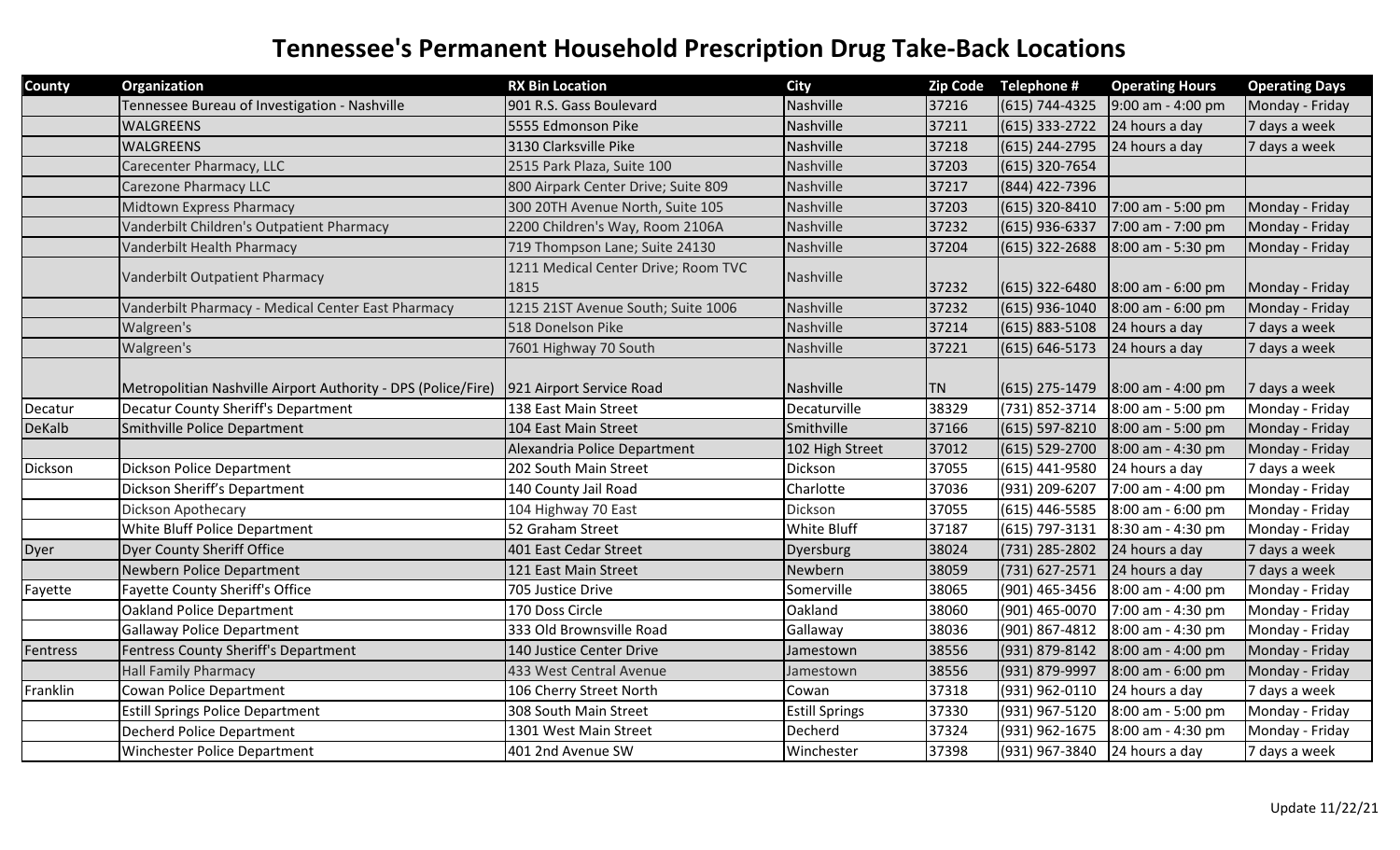| <b>County</b> | Organization                                        | <b>RX Bin Location</b>           | <b>City</b>         |        | Zip Code Telephone # | <b>Operating Hours</b> | <b>Operating Days</b> |
|---------------|-----------------------------------------------------|----------------------------------|---------------------|--------|----------------------|------------------------|-----------------------|
|               | Franklin County Sheriff Department                  | 420 Wilton Circle                | Winchester          | 37398  | (931) 962-0123       | 24 hours a day         | 7 days a week         |
|               | <b>Huntland Police Department</b>                   | 100 Banks Street                 | Huntland            | 37345  | (931) 308-9415       | 8:00 am - 4:30 pm      | Monday - Friday       |
|               | Sewanee Police Department                           | 111 Alabama Avenue               | Sewanee             | 37375  | (931) 598-1111       | 24 hours a day         | 7 days a week         |
| Gibson        | City of Milan Police Department                     | 7029 Telecom Drive               | Milan               | 38358  | (731) 414-8771       | 24 hours a day         | 7 days a week         |
|               | <b>Gibson County Sheriff's Office</b>               | 401 North College Street         | <b>Trenton</b>      | 38382  | (731) 885-1121       | 24 hours a day         | 7 days a week         |
|               | Humboldt Police Department                          | 1421 Osborne Street              | Humboldt            | 38343  | (731) 784-0555       | 8:00 am - 5:00 pm      | Monday - Friday       |
|               | Medina Police Department                            | 201 Highway 45E North            | Medina              | 38355  | (731) 783-1437       | 8:00 am - 5:00 pm      | Monday - Friday       |
|               | <b>Trenton Police Department</b>                    | 309 South College Street         | Trenton             | 383282 | $(731) 855 - 1413$   | 24 hours a day         | 7 days a week         |
| Giles         | <b>Giles County Sheriff's Department</b>            | 200 Thomas Gatlin Drive          | Pulaski             | 38478  | (931) 363-3505       | 8:00 am - 5:00 pm      | Monday - Friday       |
| Grainger      | <b>Grainger County Sheriff Department</b>           | 270 Justice Center Drive         | Rutledge            | 37861  | (865) 828-3613       | 8:00 am - 5:00 pm      | Monday - Friday       |
|               | <b>Bean Station Police Department</b>               | 785 Main Street                  | <b>Bean Station</b> | 37708  | (865) 993-5155       | 8:30 am - 4:30 pm      | Monday - Friday       |
|               | <b>Rutledge Police Department</b>                   | 8028 Rutledge Pike               | Rutledge            | 37861  | (865) 828-3660       | 8:30 am - 4:30 pm      | Monday - Friday       |
| Greene        | Greeneville Police Department                       | 200 North College Street         | Greeneville         | 37745  | (423) 787-6197       | 8:00 am - 5:00 pm      | Monday - Friday       |
|               | <b>Greene County Sheriff's Department</b>           | 116 East Depot Street            | Greeneville         | 37743  | (423) 798-1800       | 24 hours a day         | 7 days a week         |
|               | Tusculum Police Department                          | 145 Alexander Street             | Greeneville         | 37745  | (423) 823-2917       | 9:00 am - 1:00 pm      | Monday - Friday       |
|               | WALGREENS                                           | 1650 East Andrew Johnson Highway | Greeneville         | 37745  | (423) 638-4889       | 24 hours a day         | 7 days a week         |
|               | <b>Baileyton Police Department</b>                  | 6530 Horton Highway              | Greeneville         | 37745  | (423) 234-6911       | 9:00 am - 1:00 pm      | Monday - Friday       |
|               |                                                     |                                  |                     |        |                      | 8:30 am - 6:00 pm      | Monday - Friday       |
|               | <b>Atchley Drug Center</b>                          | 511 Asheville Highway            | Greeneville         | 37743  | (423) 639-5155       | 9:00 am - 3:00 pm      | Saturday              |
| Grundy        | <b>Grundy County Sheriff Department</b>             | 62 Spring Street                 | Altamont            | 37301  | (931) 632-3466       | 24 hours a day         | 7 days a week         |
|               | <b>Tracy City Police Department</b>                 | 50 Main Street                   | Tracy City          | 37387  | (931) 592-9711       | 7:30 am - 4:30 pm      | Monday - Friday       |
|               | Monteagle Police Department                         | 173 College Street               | Monteagle           | 37356  | (931) 924-2077       | 24 hours a day         | 7 days a week         |
| Hamblen       | Hamblen County Sheriff Department                   | 510 Allison Street               | Morristown          | 37814  | (423) 586-3781       | 8:00 am - 4:00 pm      | Monday - Friday       |
| Hamilton      | Chattanooga Police Department                       | 3410 Amnicola Highway            | Chattanooga         | 37403  | (423) 643-5153       | 8:00 am - 5:00 pm      | Monday - Friday       |
|               | <b>Collegedale Police Department</b>                | 4910 Swinyar Drive               | Collegedale         | 37315  | (423) 396-3135       | 8:00 am - 5:00 pm      | Monday - Friday       |
|               | Hamilton County Sherriff's Department - West Sector | 6233 Dayton Boulevard            | Chattanooga         | 37343  | (423) 209-7000       | 8:00 am - 4:00 pm      | Monday - Friday       |
|               | Hamilton County Sheriff's Department - East Sector  | 8395 Hickory Valley Road         | Chattanooga         | 37416  | (423) 893-3503       | 8:00 am - 4:00 pm      | Monday - Friday       |
|               | East Ridge Police Department                        | 4214 Ringgold Road               | East Ridge          | 37412  | (423) 867-3718       | 7:00 am - 4:00 pm      | Monday - Friday       |
|               | Red Bank Police Department                          | 3117 Dayton Boulevard            | <b>Red Bank</b>     | 37415  | (423) 875-0167       | 24 hours a day         | 7 days a week         |
|               | Signal Mountain Police Department                   | 1111 Ridgeway Avenue             | Signal Mountain     | 37377  | (423) 886-2124       | 8:00 am - 5:00 pm      | Monday - Friday       |
|               | WALGREENS                                           | 2289 Gunbarrel Road              | Chattanooga         | 37421  | (423) 892-4932       | 24 hours a day         | 7 days a week         |
|               | <b>WALGREENS</b>                                    | 5478 Highway 153                 | Hixson              | 37343  | (423) 875-0855       | 24 hours a day         | 7 days a week         |
|               | Soddy-Daisy Police Department                       | 9835 Dayton Pike                 | Soddy-Daisy         | 37379  | (423) 332-3577       | $8:00$ am - 4:30 pm    | Monday - Friday       |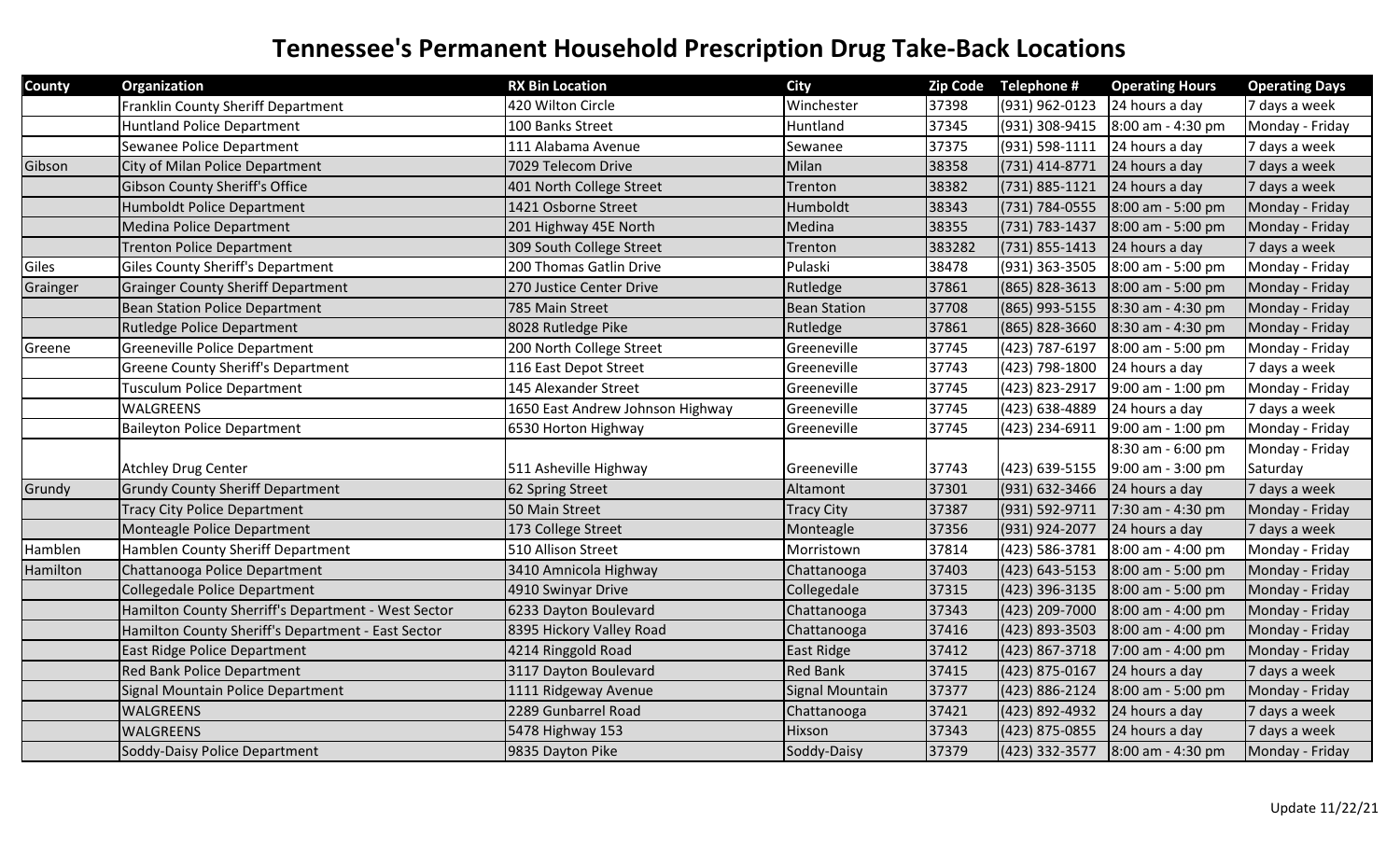| County         | Organization                                     | <b>RX Bin Location</b>               | <b>City</b>          |       | Zip Code Telephone # | <b>Operating Hours</b> | <b>Operating Days</b> |
|----------------|--------------------------------------------------|--------------------------------------|----------------------|-------|----------------------|------------------------|-----------------------|
|                | Tennessee Bureau of Investigation - Chattanooga  | 6040 Century Oak Drive               | Chattanooga          | 37416 | (423) 752-1476       | 9:00 am - 5:00 pm      | Monday - Friday       |
|                | CVS Pharmacy, L.L.C.                             | 1200 Dodson Avenue                   | Chattanooga          | 37406 | (423) 713-9440       | 8:30 am - 4:00 pm      | Monday - Friday       |
|                | CVS Pharmacy, L.L.C.                             | 5120 TN-153                          | Hixson               | 37343 | (423) 876-9396       | 24 hours a day         | 7 days a week         |
|                | University of Tennessee @ Chattanooga            | 400 Palmetto Street; Department 3954 | Chattanooga          | 37403 | (423) 425-5290       | 24 hours a day         | 7 days a week         |
| Hancock        | Hancock County Sheriff's Department              | 265 New Jail Street                  | Sneedville           | 37869 | (423) 733-2250       | 8:00 am - 5:00 pm      | Monday - Friday       |
| Hardeman       | Hardeman County Sheriff's Department             | 505 South Main Street                | <b>Bolivar</b>       | 38008 | (731) 658-3971       | 24 hours a day         | 7 days a week         |
|                | Whiteville Police Department                     | 107 College Street                   | Whiteville           | 38075 | (731) 254-9450       | 8:00 am - 5:00 pm      | Monday - Friday       |
| Hardin         | Savannah Police Department                       | 80 King Street                       | Savannah             | 38372 | (731) 925-3200       | 8:00 am - 5:00 pm      | Monday - Friday       |
| <b>Hawkins</b> | Hawkins County Sheriff's Department              | 117 Justice Center Drive             | Rogersville          | 37857 | (423) 272-4848       | 24 hours a day         | 7 days a week         |
|                | Mount Carmel Police Department                   | 211 Hammond Avenue                   | <b>Mount Carmel</b>  | 37645 | (423) 357-9019       | 24 hours a day         | 7 days a week         |
|                | Church Hill Police Department                    | 302 East Main Street                 | Church Hill          | 37642 | (423) 357-3487       | 8:00 am - 4:00 pm      | Monday - Friday       |
| Haywood        | <b>Brownsville Police Department</b>             | 118 North Lafayette Street           | Brownsville          | 38012 | (731) 772-1260       | 8:00 am - 4:30 pm      | Monday - Friday       |
| Henderson      | Lexington Police Department                      | 88 First Street                      | Lexington            | 38351 | (731) 968-6666       | 24 hours a day         | 7 days a week         |
| Henry          | Henry County Sheriff's Department                | 210 Forest Heights Road              | Paris                | 38242 | (731) 642-1672       | 24 hours a day         | 7 days a week         |
|                | Paris City Town Hall/Paris Police Department     | 100 North Caldwell Street            | Paris                | 38242 | (731) 642-2424       | 24 hours a day         | 7 days a week         |
| Hickman        | <b>Hickman County Sheriff's Department</b>       | 108 College Avenue                   | Centerville          | 37033 | (931) 729-6143       | 24 hours a day         | 7 days a week         |
| Houston        | <b>Houston County Sheriff Department</b>         | 3330 State Highway 149               | Erin                 | 37061 | (931) 289-4614       | 24 hours a day         | 7 days a week         |
| Humphreys      | New Johnsonville Police Department               | 323 Long Street                      | New Johnsonville     | 37134 | (931) 535-2700       | 8:00 am - 4:30 pm      | Monday - Friday       |
|                | <b>Waverly Police Department</b>                 | 103 East Main Street                 | Waverly              | 37185 | (931) 296-4300       | 8:00 am - 4:00 pm      | Monday - Friday       |
|                |                                                  |                                      |                      |       |                      | 8:30 am - 6:00 pm      | Monday - Friday       |
|                | <b>McEwen Prescription Shop</b>                  | 10033 Highway 70 East                | McEwen               | 37101 | (615) 202-2310       | 9:00 am - 1:00 pm      | Saturday              |
| Jackson        | Jackson County Sheriff Department                | 620 Hospital Drive                   | Gainesboro           | 38562 | (931) 268-6226       | 24 hours a day         | 7 days a week         |
| Jefferson      | Dandridge Police Department                      | 267 West Highway 2570                | Dandridge            | 37725 | (865) 397-8862       | 8:00 am - 4:30 pm      | Monday - Friday       |
|                | Jefferson City Police Department                 | 100 City Center Drive                | Jefferson City       | 37760 | (865) 475-2002       | 8:00 am - 4:30 pm      | Monday - Friday       |
|                | New Market Police Department                     | 1024 Volunteer Street                | <b>New Market</b>    | 37820 | (865) 475-7997       | 8:00 am - 4:00 pm      | Monday - Friday       |
|                | <b>WALGREENS</b>                                 | 132 East Broadway Boulevard          | Jefferson City       | 37760 | (865) 471-0548       | 24 hours a day         | 7 days a week         |
|                | Jefferson County Sheriff's Office                | 765 Justice Center Drive             | Dandridge            | 37725 | (865) 397-9411       | 8:00 am - 4:00 pm      | Monday-Friday         |
|                | White Pine Police Department                     | 1548 Main Street                     | <b>White Pine</b>    | 37890 | (865) 674-7771       | 8:00 am - 4:00 pm      | Monday - Friday       |
| Johnson        | Johnson County Sheriff Department                | 999 Honeysuckle Street               | <b>Mountain City</b> | 37683 | (423) 727-7761       | 24 hours a day         | 7 days a week         |
|                | Johnson County Hospital                          | 1901 South Shady Street              | Mountain City        | 37683 | (423) 727-0780       | 24 hours a day         | 7 days a week         |
| Knox           | Knoxville Police Department                      | 800 Howard Baker Jr. Avenue          | Knoxville            | 37915 | (865) 215-7031       | 24 hours a day         | 7 days a week         |
|                | University of Tennessee, Student Health Pharmacy | 1800 Volunteer Boulevard             | Knoxville            | 37996 | (865) 974-3648       | 8:00 am - 5:00 pm      | Monday - Friday       |
|                | <b>WALGREENS</b>                                 | 121 North Northshore Drive           | Knoxville            | 37919 | (865) 588-6755       | 24 hours a day         | 7 days a week         |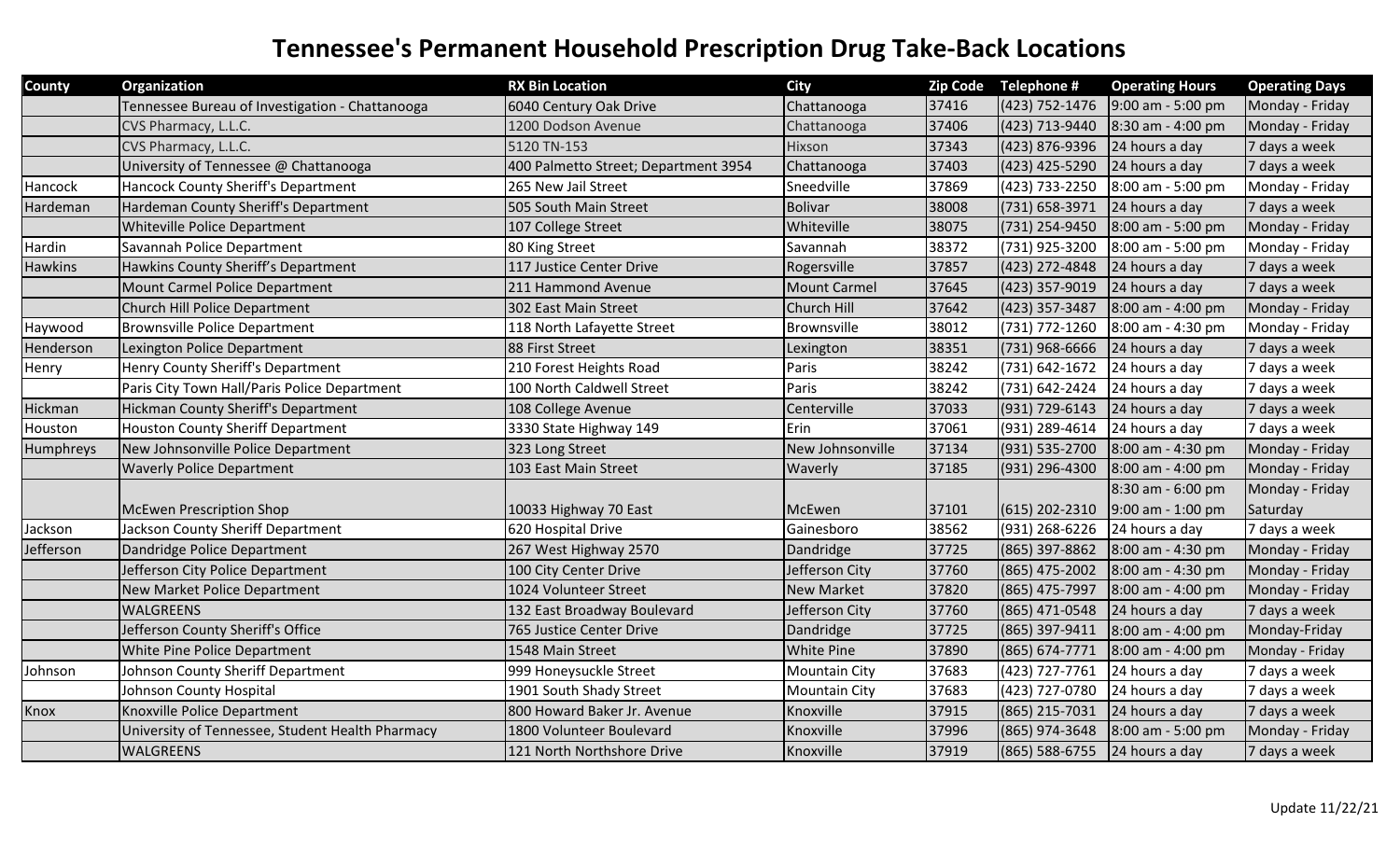| <b>County</b> | Organization                                                    | <b>RX Bin Location</b>           | <b>City</b>  | <b>Zip Code</b> | Telephone #        | <b>Operating Hours</b>                   | <b>Operating Days</b>       |
|---------------|-----------------------------------------------------------------|----------------------------------|--------------|-----------------|--------------------|------------------------------------------|-----------------------------|
|               | <b>Belew Drugs</b>                                              | 8622 Asheville Highway           | Knoxville    | 37924           | (865) 933-3441     | 9:00 am - 6:00 pm                        | Monday - Friday             |
|               | <b>Belew Drugs</b>                                              | 2021 North Broadway Street       | Knoxville    | 37917           | (865) 525-4189     | 9:00 am - 7:00 pm                        | Monday - Friday             |
|               | <b>Belew Drugs</b>                                              | 5908 Washington Pike; Suite 102  | Knoxville    | 37918           | (865) 525-4967     | 9:00 am - 7:00 pm                        | Monday - Friday             |
|               | CVS Pharmacy, L.L.C.                                            | 6005 Kingston Pike               | Knoxville    | 37919           | (865) 588-5156     | 24 hours a day                           | 7 days a week               |
|               | CVS Pharmacy, L.L.C.                                            | 9175 Kingston Pike               | Knoxville    | 37923           | (865) 690-1571     | 24 hours a day                           | 7 days a week               |
|               | CVS Pharmacy, L.L.C.                                            | 417 East Emory Road              | Powell       | 37849           | (865) 938-5411     | 24 hours a day                           | 7 days a week               |
|               | University Pharmacy - University of Tennessee Medical<br>Center | 1924 Alcoa Highway; Suite NP 100 | Knoxville    | 37920           | (865) 305-7420     | 7:00 am - 6:00 pm                        | Monday - Friday             |
|               | Vaughn Pharmacy                                                 | 2141 West Emory Road             | Powell       | 37849           | (865) 947-1581     | 9:00 am - 6:00 pm                        | Monday - Friday             |
|               | Walgreen's                                                      | 2400 North Broadway              | Knoxville    | 37917           | (865) 544-0123     | 24 hours a day                           | 7 days a week               |
|               | Walgreen's                                                      | 5006 North Broadway Street       | Knoxville    | 37918           | (865) 688-1812     | 6:00 am - 12:00 am                       | 7 days a week               |
|               | Walgreen's                                                      | 4001 Chapman Highway             | Knoxville    | 37920           | (865) 573-0081     | 24 hours a day                           | 7 days a week               |
|               | Mac's Pharmacy                                                  | 2419 Washington Pike             | Knoxville    | 37917           | $(865) 524 - 3453$ | 9:00 am - 6:00 pm<br>9:00 am - 2:00 pm   | Monday - Friday<br>Saturday |
|               |                                                                 |                                  |              |                 |                    | 9:00 am - 6:00 pm                        | Monday - Friday             |
|               | Mac's Edgemoor Pharmacy                                         | 643 Edgemoor Road                | Powell       | 37849           | (865) 945-3333     | 9:00 am - 2:00 pm                        | Saturday                    |
|               | Walgreen's                                                      | 9200 Middlebrook Pike            | Knoxville    | 37931           | (865) 531-0033     | 24 hours a day                           | 7 days a week               |
|               | University of Tennessee @ Knoxville                             | 1101 Cumberland Avenue           | Knoxville    | 37996           | (865) 974-0163     | 24 hours a day                           | 7 days a week               |
| Lake          | Lake County Sheriff's Department                                | 229 Church Street                | Tiptonville  | 38079           | (731) 253-7382     | 8:00 am - 4:00 pm                        | Monday - Friday             |
| Lauderdale    | Lauderdale County Sheriff Department                            | 675 Highway 51 South             | Ripley       | 37063           | (731) 635-1311     | 24 hours a day                           | 7 days a week               |
| Lawrence      | Lawrence County Sheriff Department                              | 240 Gaines Street; #8            | Lawrenceburg | 38464           | (931) 762-3626     | 24 hours a day                           | 7 days a week               |
|               | Ethridge City Police Department                                 | 215 Depot Street                 | Ethridge     | 38456           | (931) 829-2185     | 8:00 am - 4:00 pm                        | Monday - Friday             |
|               | St. Joseph Police Department                                    | 409 North Main Street            | Saint Joseph | 38481           | (931) 845-4141     | 8:00 am - 4:00 pm                        | Monday - Friday             |
|               | Loretto Police Department                                       | 415 North Military Street        | Loretto      | 38469           | (931) 853-6797     | 8:00 am - 4:30 pm                        | Monday - Friday             |
|               | Lawrenceburg Police Department                                  | 233 West Gaines Street; NBU #1   | Lawrenceburg | 38464           | (931) 201-1102     | 8:00 am - 4:00 pm                        | Monday - Friday             |
| Lewis         | Lewis County Sheriff Department                                 | 437 Swan Avenue                  | Hohenwald    | 38462           | (931) 796-5096     | 24 hours a day                           | 7 days a week               |
|               | Hohenwald Police Department                                     | 106 North Court Street           | Hohenwald    | 38462           | (931) 796-3223     | 8:00 am - 4:30 pm                        | Monday - Friday             |
|               | Duren's Apothecary                                              | 110 Kittrell Street              | Hohenwald    | 38462           | $(615) 879 - 4489$ | 9:00 am - 5:00 pm<br>$9:00$ am - 1:00 pm | Monday - Friday<br>Saturday |
| Lincoln       | Lincoln County Sheriff Department                               | 4151 Thorton Taylor Parkway      | Fayetteville | 37334           | (931) 433-9821     | 24 hours a day                           | 7 days a week               |
|               | Fayetteville Police Department                                  | 225 College Street East          | Fayetteville | 37334           | (931) 438-7771     | 8:00 am - 5:00 pm                        | Monday - Friday             |
|               | Petersburg Police Department                                    | 120 Eastside Sqaure              | Petersburg   | 37144           | (931) 659-9826     | 8:00 am - 4:00 pm                        | Monday - Friday             |
| Loudon        | City of Loudon Police Station                                   | 100 Cedar Grove Street           | Loudon       | 37774           | (865) 408-0408     | 24 hours a day                           | 7 days a week               |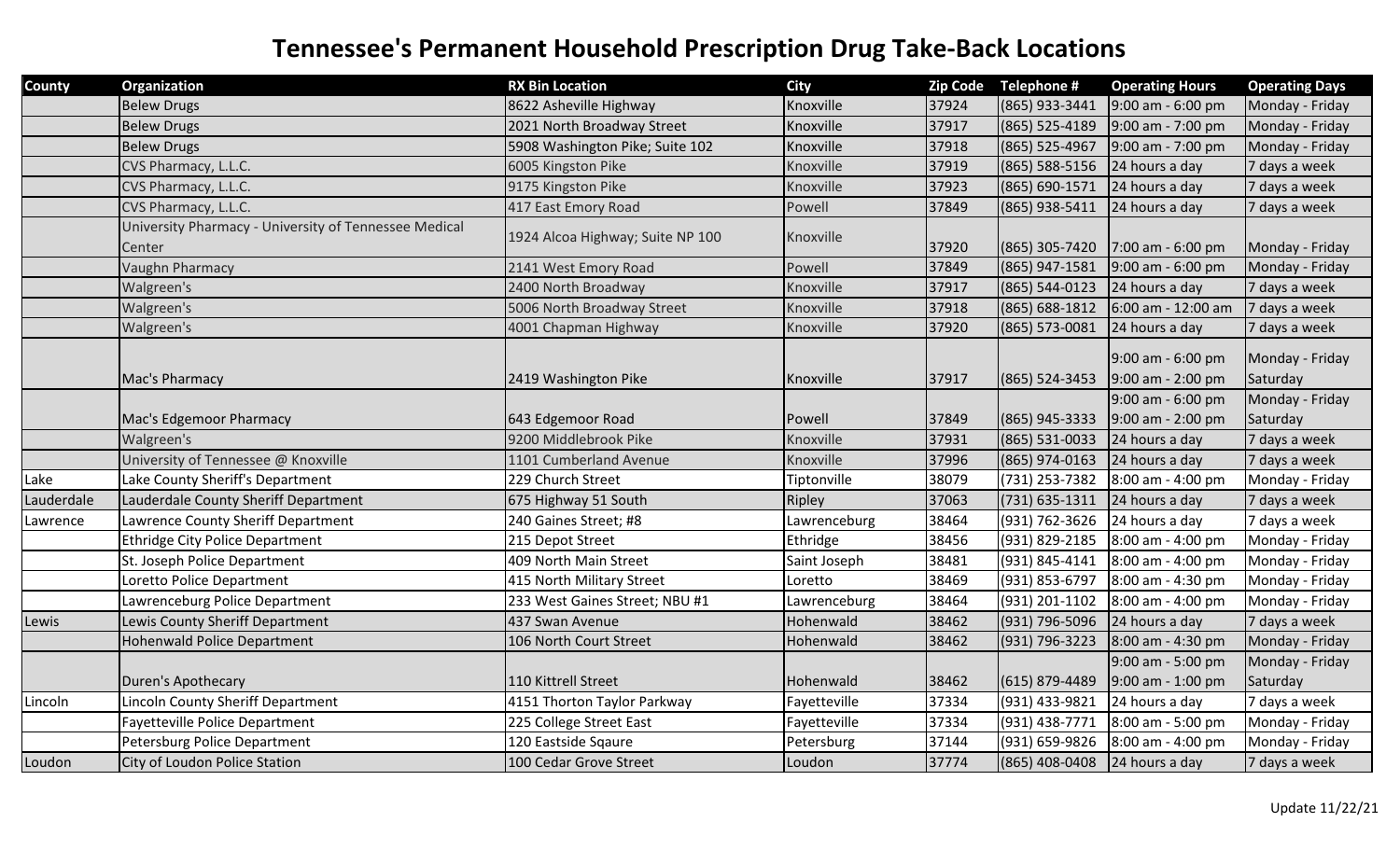| County   | Organization                             | <b>RX Bin Location</b>              | <b>City</b>                |       | Zip Code Telephone # | <b>Operating Hours</b>                     | <b>Operating Days</b> |
|----------|------------------------------------------|-------------------------------------|----------------------------|-------|----------------------|--------------------------------------------|-----------------------|
| Macon    | <b>Macon County Sheriff Department</b>   | 902 Highway 52 By-Pass East         | Lafayette                  | 37083 | $(615) 666 - 6621$   | 24 hours a day                             | 7 days a week         |
|          | Red Boiling Springs Police Department    | 361 Lafayette Road                  | <b>Red Boiling Springs</b> | 37150 | (615) 699-2011       | 7:30 am - 4:00 pm                          | Monday - Friday       |
|          | Lafayette Police Department              | 118 East Locust Street              | Lafayette                  | 37083 | $(615) 666 - 4725$   | 24 hours a day                             | 7 days a week         |
| Madison  | Jackson Police Department                | 234 Institute Street                | Jackson                    | 38301 | (731) 425-8400       | 24 hours a day                             | 7 days a week         |
|          | Madison County Sheriff's Department      | 546 East College Street             | Jackson                    | 38301 | $(731)$ 423-6000     | 24 hours a day                             | 7 days a week         |
|          | <b>WALGREENS</b>                         | 1332 North Highland Avenue          | Jackson                    | 38301 | (731) 427-4992       | 24 hours a day                             | 7 days a week         |
|          | CVS Pharmacy, L.L.C.                     | 1405 North Highland Avenue          | Jackson                    | 38301 | $(731)$ 935-8303     | 24 hours a day                             | 7 days a week         |
|          |                                          |                                     |                            |       |                      |                                            |                       |
|          |                                          |                                     |                            |       |                      | 9:00 am - 6:00 pm                          | Monday - Friday       |
|          | Phipps Pharmacy - Jackson                | 19 Hughes Drive                     | Jackson                    | 38305 | $(731)$ 234-7199     | 9:00 am - 12:00 pm                         | Saturday              |
| Marion   | <b>Marion County Sheriff Department</b>  | 5 North Oak Avenue                  | Jasper                     | 37347 | (423) 942-2525       | 8:00 am - 4:00 pm                          | Monday - Friday       |
|          | <b>Whitwell Police Department</b>        | 13671 TN-28                         | Whitwell                   | 37397 | $(423) 658 - 5151$   | 8:00 am - 4:00 pm                          | Monday - Friday       |
| Marshall | Marshall County Sheriff's Office         | 209 1st Avenue North                | Lewisburg                  | 37091 | (931) 359-6122       | 24 hours a day                             | 7 days a week         |
|          | Chapel Hill Police Department            | 119 North Horton Parkway            | <b>Chapel Hill</b>         | 37034 | (931) 364-4136       | 9:00 am - 2:30 pm                          | Monday - Friday       |
| Maury    | Mt. Pleasant Police Department           | 100 Public Square                   | Mt. Pleasant               | 38474 | (931) 379-3201       | 24 hours a day                             | 7 days a week         |
|          | Columbia Police Department               | 707 North Main Street               | Columbia                   | 38401 | (931) 388-2727       | 7:30 am - 4:00 pm                          | Monday - Friday       |
|          | WALGREENS                                | 1202 South James Campbell Boulevard | Columbia                   | 38401 | (931) 380-0599       | 24 hours a day                             | 7 days a week         |
|          | Spring Hill Police Department            | 199 Town Center Parkway             | Spring Hill                | 37174 | (931) 486-2252       | 8:00 am - 4:00 pm                          | Monday - Friday       |
| McMinn   | McMinn County Sheriff Department         | 1319 South White Street             | Athens                     | 37371 | (423) 745-5620       | 24 hours a day                             | 7 days a week         |
|          | <b>Athens Police Department</b>          | 815 North Jackson Street            | Athens                     | 37303 | (423) 744-2740       | 8:00 am - 5:00 pm                          | Monday - Friday       |
|          | <b>WALGREENS</b>                         | 1302 Congress Parkway South         | Athens                     | 37303 | (423) 745-7749       | 24 hours a day                             | 7 days a week         |
| McNairy  | <b>McNairy County Sheriff Department</b> | 300 Industrial Park Drive           | Selmer                     | 38375 | (731) 645-1004       | 24 hours a day                             | 7 days a week         |
|          | <b>Adamsville Police Department</b>      | 231 East Main Street                | Adamsville                 | 38310 | (731) 632-1401       | 8:00 am - 5:00 pm                          | Monday - Friday       |
| Meigs    | <b>Meigs County Sheriff Department</b>   | 410 River Road                      | Decatur                    | 37322 | (423) 334-5268       | 24 hours a day                             | 7 days a week         |
| Monroe   | Monroe County Sheriff Department         | 4500 New Hwy 68                     | Madisonville               | 37354 | (423) 442-3911       | 24 hours a day                             | 7 days a week         |
|          | Madisonville Police Department           | 101 Tellico Street South            | Madisonville               | 37354 | (423) 442-2268       | 8:00 am - 8:00 pm                          | Monday - Friday       |
|          | Sweetwater Police Department             | 208 Monroe Street                   | Sweetwater                 | 37874 | (423) 337-6151       | 8:30 am - 4:30 pm                          | Monday - Friday       |
|          |                                          |                                     |                            |       |                      | 8:00 AM - 6:00 PM                          | Monday - Friday       |
|          | Little Drugs Pharmacy                    | 510 South Main Street               | Sweetwater                 | 37874 | $(423)$ 337-7933     | 9:00 AM - 1:00 PM                          | Saturday              |
|          |                                          |                                     |                            |       |                      |                                            |                       |
|          |                                          |                                     |                            |       |                      | 8:00 AM - 8:00 PM                          | Monday - Friday       |
|          |                                          |                                     |                            |       |                      | 9:00 AM - 6:00 PM                          | Saturday              |
|          | CVS Pharmacy, L.L.C.                     | 4515 US-411                         | Madisonville               | 37354 |                      | $(423)$ 442-5211 10:00 AM - 6:00 PM Sunday |                       |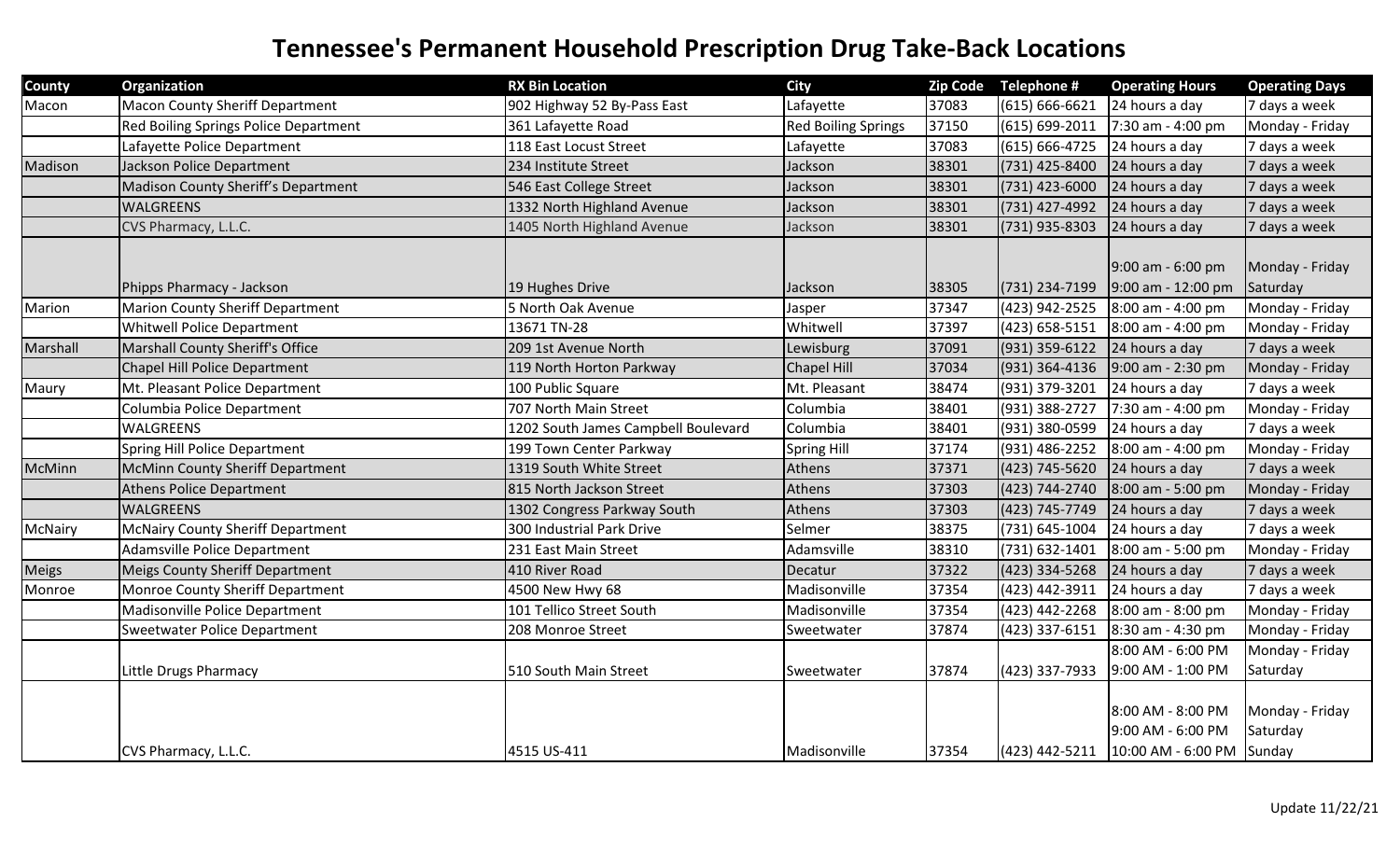| <b>County</b> | Organization                             | <b>RX Bin Location</b>         | <b>City</b>           | <b>Zip Code</b> | Telephone #        | <b>Operating Hours</b> | <b>Operating Days</b> |
|---------------|------------------------------------------|--------------------------------|-----------------------|-----------------|--------------------|------------------------|-----------------------|
|               | Tellico Plains Police Department         | 405 Veterans Memorial Drive    | <b>Tellico Plains</b> | 37385           | (423) 253-2030     | 8:00 am - 5:00 pm      | Monday - Friday       |
|               |                                          |                                |                       |                 |                    | 8:30 am - 6:00 pm      | Monday - Friday       |
|               | <b>Vonore Drug Family Wellness</b>       | 1121 US-411                    | Vonore                | 37885           | (423) 884-6274     | 8:30 am - 1:00 pm      | Saturday              |
| Montgomery    | Clarksville Police Department            | 135 Commerce Street            | Clarksville           | 37040           | (931) 648-0656     | 8:00 am - 4:00 pm      | Monday - Friday       |
|               | <b>Clarksville Police Department</b>     | 211 Cunningham Lane            | Clarksville           | 37042           | (931) 648-0656     | $8:00$ am - 4:00 pm    | Monday - Friday       |
|               | Clarksville Police Department            | 1584 Vista Lane                | Clarksville           | 37040           | (931) 648-0656     | 8:00 am - 4:00 pm      | Monday - Friday       |
|               | <b>Austin Peay State University</b>      | 901 Hannum Street              | Clarksville           | 37040           | (931) 221-7786     | 24 hours a day         | 7 days a week         |
|               | Montgomery County Sheriff's Office       | 120 Commerce Street            | Clarksville           | 37040           | (931) 648-0611     | 24 hours a day         | 7 days a week         |
|               | Walgreen's                               | 1751 Tiny Town Road            | Clarksville           | 37042           | (931) 552-7464     | 8:00 am - 10:00 pm     | 7 days a week         |
|               | Walgreen's                               | 1954 Madison Street            | Clarksville           | 37043           | $(931) 552 - 8108$ | 24 hours a day         | 7 days a week         |
|               | Andy's Pharmacy                          | 801 North Second Street        | Clarksville           |                 |                    | 8:00 am - 7:00 pm      | Monday - Friday       |
|               |                                          |                                |                       | 37040           | $(931) 802 - 5386$ | 9:00 am - 2:00 pm      | Saturday              |
|               |                                          |                                |                       |                 |                    | 9:00 am - 6:00 pm      | Monday - Friday       |
|               | Sango Pharmacy                           | 2622 Madison Street; Suite A   | Clarksville           | 37043           | (409) 659-8292     | $9:00$ am - 2:00 pm    | Saturday              |
| Moore         | Metro Moore County Sheriff's Department  | 58 Elm Street South            | Lynchburg             | 37352           | (931) 759-7323     | 24 hours a day         | 7 days a week         |
| Morgan        | Morgan County Sheriff's Department       | 414 Main Street                | Wartburg              | 37887           | $(423)$ 346-6262   | $8:00$ am - 4:00 pm    | Monday - Friday       |
|               | <b>Wartburg Police Department</b>        | 407 Eliza Street               | Wartburg              | 37887           | (423) 346-7090     | 8:00 am - 2:00 am      | 7 days a week         |
| Obion         | <b>Union City Police Department</b>      | 408 South Depot Street         | <b>Union City</b>     | 38261           | (731) 885-1515     | 24 hours a day         | 7 days a week         |
|               | <b>Obion Police Department</b>           | 222 West Palestine Avenue      | Obion                 | 38240           | (731) 536-6244     | 6:00 am - 6:00 pm      | Monday - Friday       |
|               | <b>Troy Police Department</b>            | 108 West Harper Street         | Troy                  | 38260           | (731) 536-4342     | 24 hours a day         | 7 days a week         |
|               | South Fulton Police Department           | 700 Milton Counce Drive        | South Fulton          | 38257           | (731) 479-1311     | 24 hours a day         | 7 days a week         |
| Overton       | <b>Overton County Sheriff Department</b> | 1010 John T. Poindexter Drive  | Livingston            | 38570           | (931) 823-5635     | 24 hours a day         | 7 days a week         |
|               | Livingston Police Department             | 900 North Church Street        | Livingston            | 38570           | (931) 823-6496     | 24 hours a day         | 7 days a week         |
| Perry         | Perry County Sheriff Department          | 582 Bethel Road                | Linden                | 37096           | (931) 589-8803     | 8:00 am - 4:30 pm      | Monday - Friday       |
|               | R&K Pharmacy, Inc. DBA Tallent Drug Co   | 116 Ocoee Street               | Cooperhill            | 37317           | (423) 496-5241     | 9:00 am - 5:00 pm      | Monday - Saturday     |
|               |                                          |                                |                       |                 |                    | 8:00 am - 6:00 pm      | Monday - Friday       |
|               | Duren's Health Mart Pharmacy             | 119 South Mill Street          | Linden                | 37096           | $(615) 879 - 4489$ | 8:00 am - 3:00 pm      | Saturday              |
| Pickett       | <b>Pickett County Sheriff Department</b> | 1 Courthouse Square; Suite 300 | Byrdstown             | 38549           | (931) 864-3210     | 24 hours a day         | 7 days a week         |
| Polk          | <b>Polk County Sheriff Office</b>        | 398 Main Street                | Ducktown              | 37317           | (423) 496-3302     | 24 hours a day         | 7 days a week         |
|               | <b>Polk County Sheriff Office</b>        | 164 Industrial Access Circle   | Benton                | 37307           | (423) 338-8215     | 9:00 am - 4:30 pm      | Monday - Friday       |
| Putnam        | Cookeville Police Department             | 10 East Broad Street           | Cookeville            | 38501           | (931) 260-0963     | 24 hours a day         | 7 days a week         |
|               | Monterey Police Department               | 711 East Commercial Avenue     | Monterey              | 38574           | (931) 839-2323     | 8:00 am - 4:30 pm      | Monday - Friday       |
|               | <b>Putnam County Sheriff Department</b>  | 421 East Spring Street         | Cookeville            | 38501           | (931) 528-8484     | 24 hours a day         | 7 days a week         |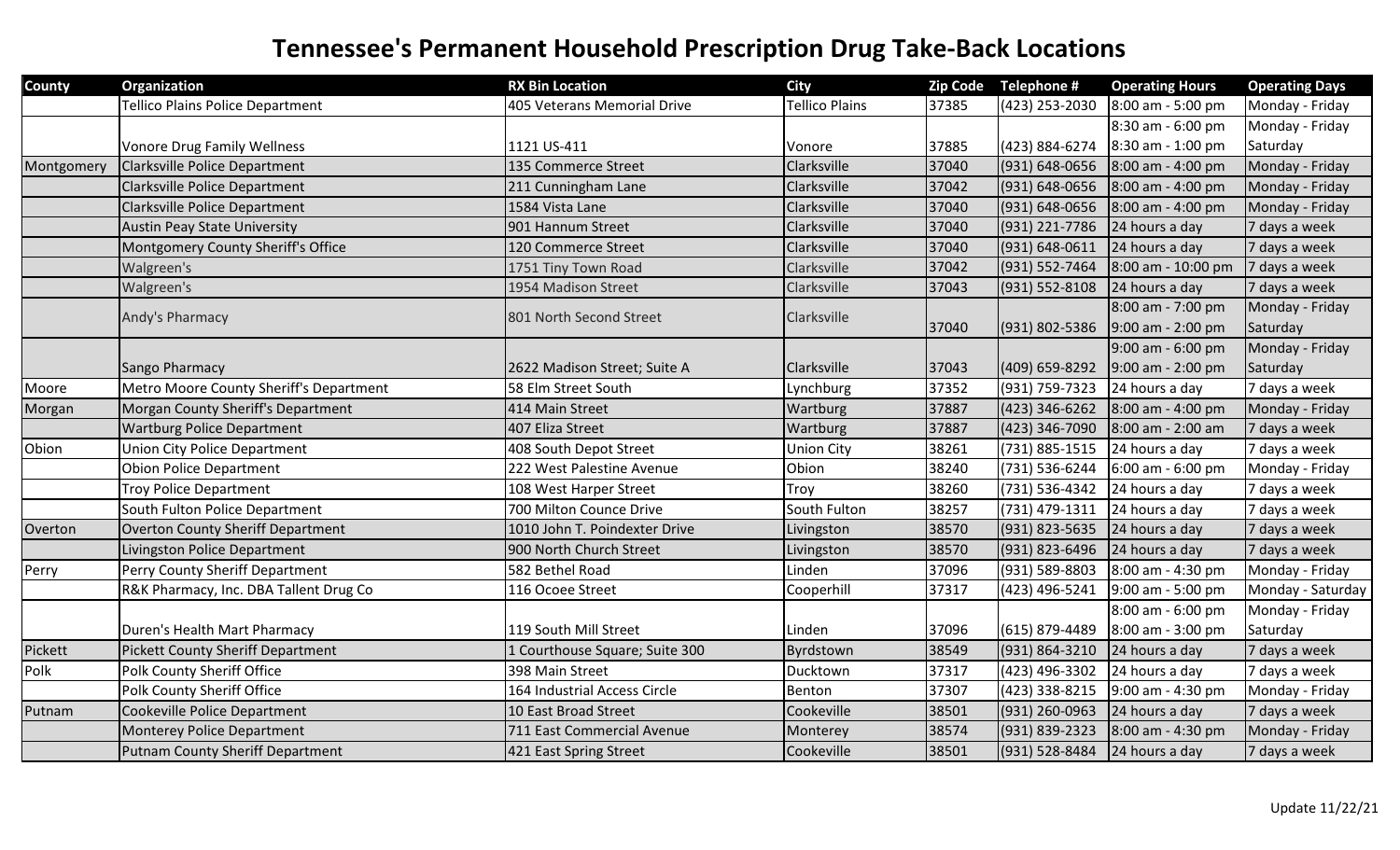| County     | Organization                                | <b>RX Bin Location</b>          | <b>City</b>           | <b>Zip Code</b> | Telephone #        | <b>Operating Hours</b> | <b>Operating Days</b> |
|------------|---------------------------------------------|---------------------------------|-----------------------|-----------------|--------------------|------------------------|-----------------------|
|            | <b>Algood Police Department</b>             | 215 West Main Street            | Algood                | 38506           | (931) 537-6830     | 8:00 am - 4:30 pm      | Monday - Friday       |
|            | <b>WALGREENS</b>                            | 500 South Willow Avenue         | Cookeville            | 38501           | (931) 525-6240     | 24 hours a day         | 7 days a week         |
|            | Tennessee Technological University          | 242 East 10th Street; Suite 100 | Cookeville            | 38501           | (931) 372-3234     | 24 hours a day         | 7 days a week         |
| Rhea       | Rhea County Sherriff Department             | 444 Second Avenue               | Dayton                | 37321           | (423) 775-7838     | 24 hours a day         | 7 days a week         |
|            | <b>Spring City Police Department</b>        | 229 Front Street                | <b>Spring City</b>    | 37381           | (423) 365-6225     | 8:00 am - 4:00 pm      | Monday - Friday       |
| Roane      | Roane County Sherriff Department            | 230 North Third Street          | Kingston              | 37763           | (865) 717-4700     | $8:00$ am - 4:30 pm    | Monday - Friday       |
|            | <b>Oliver Springs Police Department</b>     | 701 Main Street                 | <b>Oliver Springs</b> | 37840           | (865) 435-7777     | 24 hours a day         | 7 days a week         |
|            | Harriman Police Department                  | 130 Pansy Hill Road             | Harriman              | 37748           | (865) 882-3383     | 9:00 am - 5:00 pm      | Monday - Friday       |
|            | <b>Rockwood Police Department</b>           | 115 North Front Avenue          | Rockwood              | 37854           | 8653543388         | 8:00 am - 4:30 pm      | Monday - Friday       |
| Robertson  | <b>Robertson County Sheriff Department</b>  | 311 5th Avenue                  | Springfield           | 37172           | (615) 384-7971     | 24 hours a day         | 7 days a week         |
|            | Robertson County Sheriff Department         | 507 South Brown Street          | Springfield           | 37172           | $(615) 533 - 2531$ | 8:00 am - 4:30 pm      | Monday - Friday       |
|            | <b>Greenbrier Police Department</b>         | 790 West College Street         | Greenbrier            | 37073           | $(615) 643 - 4467$ | 8:00 am - 4:00 pm      | Monday - Friday       |
| Rutherford | <b>Rutherford County Sheriff Department</b> | 940 New Salem Highway           | Murfreesboro          | 37130           | $(615) 898 - 7913$ | 24 hours a day         | 7 days a week         |
|            | LaVergne Police Department                  | 5093 Murfreesboro Road          | LaVergne              | 37086           | (615) 793-7744     | 24 hours a day         | 7 days a week         |
|            | Smyrna Police Department                    | 400 Enon Springs Road East      | Smyrna                | 37167           | $(615)$ 459-6644   | 8:00 am - 4:00 pm      | Monday - Friday       |
|            | Murfreesboro Police Department              | 1004 North Highland Avenue      | Murfreesboro          | 37130           | $(615) 893 - 2717$ | 8:00 am - 4:00 pm      | 7 days a week         |
|            | WALGREENS                                   | 106 West Northfield Boulevard   | Murfreesboro          | 37129           | $(615) 890 - 1583$ | 24 hours a day         | 7 days a week         |
| Scott      | Scott County Sheriff's Department           | 575 Scott High Drive            | Huntsville            | 37756           | $(423) 663 - 3111$ | 24 hours a day         | 7 days a week         |
|            | Oneida Police Department                    | 121 Municipal Drive             | Oneida                | 37841           | (423) 569-4255     | 24 hours a day         | 7 days a week         |
| Sequatchie | Dunlap Police Department                    | 119 Church Street               | Dunlap                | 37327           | (423) 949-3319     | 8:00 am - 4:00 pm      | Monday - Friday       |
|            | Sequatchie County Sheriff's Department      | 351 Fredonia Road; Suite A      | Dunlap                | 37327           | (423) 949-7750     | 24 hours a day         | 7 days a week         |
| Sevier     | Sevierville Police Department               | 300 Gary Wade Boulevard         | Sevierville           | 37862           | (865) 868-1753     | 8:00 am - 4:30 pm      | Monday - Friday       |
|            | Sevier County Sheriff's Office              | 106 West Bruce Street           | Sevierville           | 37876           | (865) 774-3932     | 8:00 am - 4:30 pm      | Monday - Friday       |
|            | Sevier County Sheriff's Office              | 735 Middle Creek Road           | Sevierville           | 37862           | (865) 744-3958     | 24 hours a day         | 7 days a week         |
|            | <b>Gatlinburg Police Department</b>         | 1230 East Parkway Street        | Gatlinburg            | 37738           | (865) 277-8151     | 24 hours a day         | 7 days a week         |
|            |                                             |                                 |                       |                 |                    |                        |                       |
|            |                                             |                                 |                       |                 |                    | 8:30 am - 6:00 pm      | Monday - Friday       |
|            | <b>Preferred Pharmacy Sevierville</b>       | 1024 Middle Creek Road; Suite 1 | Sevierville           | 37862           | (865) 366-1770     | 9:00 am - 12:00 pm     | Saturday              |
| Shelby     | <b>Shelby County Sheriff Department</b>     | 11670 Memphis-Arlington Road    | Memphis               | 38002           | (901) 222-5500     | $8:00$ am - 4:00 pm    | Monday - Friday       |
|            | <b>Shelby County Sheriff Department</b>     | 993 Dovecrest Road              | Memphis               | 38134           | (901) 222-5400     | 8:00 am - 4:00 pm      | Monday - Friday       |
|            | WALGREENS                                   | 4154 Elvis Presley Boulevard    | Memphis               | 38116           | (901) 398-6233     | 24 hours a day         | 7 days a week         |
|            | WALGREENS                                   | 1863 Union Avenue               | Memphis               | 38104           | (901) 272-2006     | 24 hours a day         | 7 days a week         |
|            | WALGREENS                                   | 3670 Riverdale Road             | Memphis               | 38115           | $(901)$ 309-2621   | 24 hours a day         | 7 days a week         |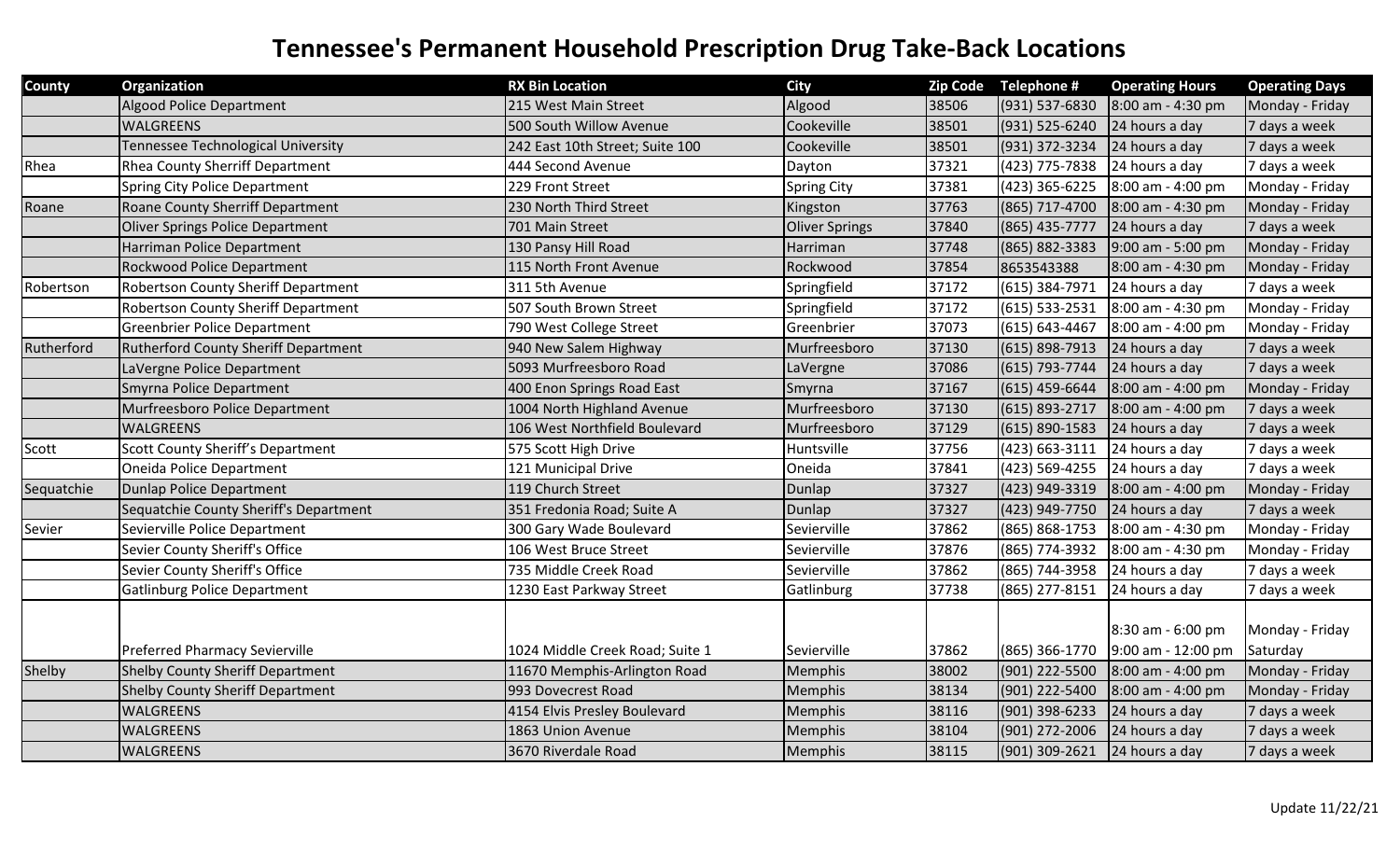| <b>County</b> | Organization                                                    | <b>RX Bin Location</b>                 | <b>City</b>     | <b>Zip Code</b> | Telephone #        | <b>Operating Hours</b> | <b>Operating Days</b> |
|---------------|-----------------------------------------------------------------|----------------------------------------|-----------------|-----------------|--------------------|------------------------|-----------------------|
|               | <b>WALGREENS</b>                                                | 6697 Stage Road                        | <b>Bartlett</b> | 38134           | $(901)$ 373-6498   | 24 hours a day         | 7 days a week         |
|               | <b>WALGREENS</b>                                                | 6310 Poplar Avenue                     | Memphis         | 38119           | $(901) 680 - 1907$ | 24 hours a day         | 7 days a week         |
|               | <b>WALGREENS</b>                                                | 5080 Stage Road                        | Memphis         | 38128           | (901) 382-9237     | 24 hours a day         | 7 days a week         |
|               | Memphis Police Department - Old Allen Station                   | 3633 Allen Road                        | Memphis         | 38128           | (901) 545-2677     | 24 hours a day         | 7 days a week         |
|               | Memphis Police Department - Raines Station                      | 791 East Raines Road                   | <b>Memphis</b>  | 38116           | (901) 545-2677     | 24 hours a day         | 7 days a week         |
|               | Memphis Police Department - Mount Moriah Station                | 2602 Mount Moriah Road                 | <b>Memphis</b>  | 38115           | (901) 545-2677     | 24 hours a day         | 7 days a week         |
|               | Memphis Police Department - Crump Station                       | 949 E.H. Crump Boulevard               | <b>Memphis</b>  | 38104           | (901) 545-2677     | 24 hours a day         | 7 days a week         |
|               | Memphis Police Department - Tillman Station                     | 426 Tillman Street                     | <b>Memphis</b>  | 38112           | (901) 545-2677     | 24 hours a day         | 7 days a week         |
|               | Memphis Police Department - North Main Station                  | 444 North Main Street                  | Memphis         | 38105           | (901) 545-2677     | 24 hours a day         | 7 days a week         |
|               | Memphis Police Department - Airways Station                     | 2234 Truitt Street                     | <b>Memphis</b>  | 38114           | $(901) 545 - 2677$ | 24 hours a day         | 7 days a week         |
|               | Memphis Police Department - Appling Farms Station               | 6850 Appling Farms Parkway             | <b>Memphis</b>  | 38133           | (901) 545-2677     | 24 hours a day         | 7 days a week         |
|               | Memphis Police Department - Ridgeway Station                    | 3980 Ridgeway Road                     | <b>Memphis</b>  | 38115           | $(901) 545 - 2677$ | 24 hours a day         | 7 days a week         |
|               | Millington Police Department                                    | 7950 Memphis Avenue                    | Millington      | 38053           | $(901) 873 - 5623$ | 24 hours a day         | 7 days a week         |
|               | Atrium Pharmacy - Memphis                                       | 2565 Horizon Lake Boulevard; Suite 113 | <b>Memphis</b>  | 38133           | $(800) 831 - 1159$ |                        |                       |
|               | CVS Pharmacy, L.L.C.                                            | 6670 Stage Road                        | <b>Bartlett</b> | 38134           | (901) 384-9000     | 24 hours a day         | 7 days a week         |
|               | CVS Pharmacy, L.L.C.                                            | 786 Germantown Parkway                 | Cordova         | 38018           | (901) 755-7696     | 24 hours a day         | 7 days a week         |
|               | CVS Pharmacy, L.L.C.                                            | 2115 Union Avenue                      | <b>Memphis</b>  | 38104           | (901) 274-4085     | 24 hours a day         | 7 days a week         |
|               | CVS Pharmacy, L.L.C.                                            | 6620 Winchester Road                   | Memphis         | 38115           | $(901)$ 363-3733   | 24 hours a day         | 7 days a week         |
|               | CVS Pharmacy, L.L.C.                                            | 4155 Elvis Presley Boulevard           | <b>Memphis</b>  | 38116           | (901) 348-4642     | 24 hours a day         | 7 days a week         |
|               | University of Tennessee Health Sciences Center Campus<br>Police | 740 Court Avenue                       | <b>Memphis</b>  | 38105           | $(901) 448 - 4444$ | 24 hours a day         | 7 days a week         |
|               | <b>University of Memphis</b>                                    | 3770 Desoto Avenue                     | Memphis         | 38152           | $(901) 678 - 3848$ | 8:00 am - 4:30 pm      | Monday - Friday       |
|               | <b>Bartlett Police Department</b>                               | 3730 Appling Road                      | <b>Bartlett</b> | 38133           | $(901)$ 385-5555   | 8:00 am - 5:00 pm      | Monday - Friday       |
|               | <b>First Pharmacy Services</b>                                  | 3171 Directors Row                     | <b>Memphis</b>  | 38131           | (901) 346-4306     | $8:00$ am - 5:00 pm    | Monday - Friday       |
| Smith         | Carthage Police Department                                      | 314 Spring Street                      | Carthage        | 37030           | $(615) 735 - 2525$ | 24 hours a day         | 7 days a week         |
|               | <b>Smith County Sheriff Department</b>                          | 322 Justice Drive, Suite 200           | Carthage        | 37030           | $(615)$ 735-2626   | 24 hours a day         | 7 days a week         |
| Stewart       | <b>Stewart County Sheriff Department</b>                        | 314 Cedar Street                       | Dover           | 37058           | (931) 232-6863     | 24 hours a day         | 7 days a week         |
|               |                                                                 |                                        |                 |                 |                    | 8:30 am - 6:00 pm      | Monday - Friday       |
|               | Dover Family Pharmacy                                           | 1307 Donelson Parkway                  | Dover           | 37058           | $(931)$ 206-2625   | 8:30 am - 1:00 pm      | Saturday              |
| Sullivan      | Kingsport Police Department                                     | 200 Shelby Street                      | Kingsport       | 37660           | (423) 229-9433     | 24 hours a day         | 7 days a week         |
|               | <b>Sullivan County Sheriff Department</b>                       | 140 Blountville By-Pass                | Blountville     | 37617           | (423) 279-6069     | 24 hours a day         | 7 days a week         |
|               | <b>Bristol Police Department</b>                                | 801 Anderson Street                    | <b>Bristol</b>  | 37620           | (423) 989-5600     | 24 hours a day         | 7 days a week         |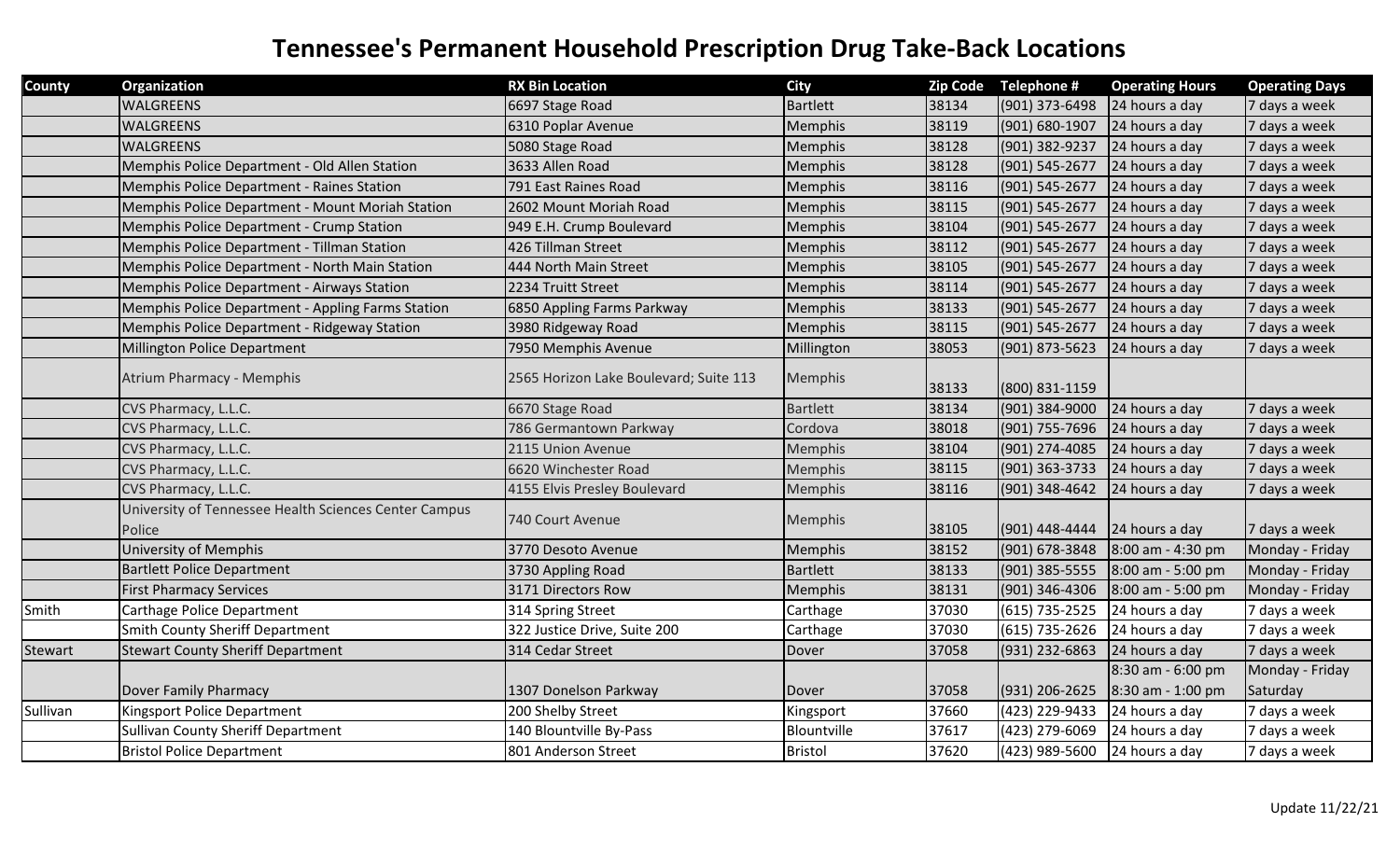| <b>County</b> | Organization                              | <b>RX Bin Location</b>        | <b>City</b>        |       | Zip Code Telephone # | <b>Operating Hours</b> | <b>Operating Days</b> |
|---------------|-------------------------------------------|-------------------------------|--------------------|-------|----------------------|------------------------|-----------------------|
|               | <b>Bluff City Police Department</b>       | 4391 Bluff City Highway       | <b>Bluff City</b>  | 37618 | (423) 538-3700       | 24 hours a day         | 7 days a week         |
|               | CVS Pharmacy, L.L.C.                      | 128 West Stone Drive          | Kingsport          | 37660 | (423) 247-4171       | 24 hours a day         | 7 days a week         |
|               |                                           |                               |                    |       |                      |                        |                       |
|               |                                           |                               |                    |       |                      | 9:00 am - 6:00 pm      | Monday - Friday       |
|               | <b>Brookside Pharmacy</b>                 | 1901 Brookside Drive          | Kingsport          | 37660 | (276) 245-5928       | 9:00 am - 12:00 pm     | Saturday              |
|               | <b>Mountain States Pharmacy</b>           | 1657 East Stone Drive         | Kingsport          | 37660 | (423) 247-2126       | 9:00 am - 6:00 pm      | Monday - Friday       |
| Sumner        | <b>Westmoreland Police Department</b>     | 1044 Pleasant Grove Road      | Westmoreland       | 37186 | $(615) 644 - 2222$   | 24 hours a day         | 7 days a week         |
|               | Sumner County Sheriff's Office            | 117 West Smith Street         | Gallatin           | 37066 | $(615)$ 452-2616     | 24 hours a day         | 7 days a week         |
|               | Millersville Police Department            | 1246 Louisville Highway       | Millersville       | 37072 | $(615)$ 859-0880     | 8:00 am - 4:00 pm      | Monday - Friday       |
|               | <b>Portland Police Department</b>         | 433 North Broadway            | Portland           | 37148 | $(615)$ 325-2061     | 24 hours a day         | 7 days a week         |
|               | Goodlettsville Police Department          | 105 South Main Street         | Goodlettsville     | 37072 | $(615) 851 - 2216$   | 8:00 am - 4:30 pm      | Monday - Friday       |
|               | White House Police Department             | 303 North Palmers Chapel Road | <b>White House</b> | 37188 | $(615) 672 - 4903$   | 7:15 am - 5:15 pm      | Monday - Thursday     |
|               | <b>WALGREENS</b>                          | 198 East Main Street          | Hendersonville     | 37075 | $(615)$ 264-3583     | 24 hours a day         | 7 days a week         |
|               | Hendersonville Police Department          | 3 Executive Park Drive        | Hendersonville     | 37075 | $(615)$ 264-5304     | 7:00 am - 9:00 pm      | 7 days a week         |
|               | Vol State Campus Police Departmetn        | 1480 Nashville Pike           | Gallatin           | 37066 | (615) 230-3595       | 24 hours a day         | 7 days a week         |
|               |                                           |                               |                    |       |                      | 8:00 am - 7:00 pm      | Monday - Friday       |
|               |                                           |                               |                    |       |                      | 9:00 am - 2:00 pm      | Saturday              |
|               | Perkins Drug                              | 532 Hartsville Pike           | Gallatin           | 37066 | $(615)$ 452-6111     | 1:00 pm - 4:00 pm      | Sunday                |
|               | <b>Atrium Pharmacy</b>                    | 260 West Main Street          | Hendersonville     | 37075 | (615) 824-3911       |                        |                       |
| Tipton        | <b>Atoka Police Department</b>            | 68 Atoka-McLaughlin Drive     | Atoka              | 38004 | (901) 837-5302       | 8:00 am - 5:00 pm      | Monday - Friday       |
|               | Covington Police Department               | 133 East Pleasant Avenue      | Covington          | 38019 | (901) 475-1261       | 8:00 am - 5:00 pm      | Monday - Friday       |
|               | Brighton Police Department                | 582 East Woodlawn Avenue      | Brighton           | 38058 | (901) 476-8661       | 24 hours a day         | 7 days a week         |
|               | Munford Police Department                 | 79 College Street             | Munford            | 38058 | (901) 837-5980       | 24 hours a day         | 7 days a week         |
|               | <b>Tipton County Sheriff's Department</b> | 1801 South College Street     | Covington          | 38019 | (901) 475-3300       | 8:00 am - 5:00 pm      | Monday - Friday       |
| Trousdale     | Trousdale County Sheriff's Department     | 210 Broadway Street           | Hartsville         | 37074 | (615) 374-3994       | 24 hours a day         | 7 days a week         |
| Unicoi        | <b>Erwin Police Department</b>            | 211 North Main Avenue         | Erwin              | 37650 | (423) 220-7662       | 8:00 am - 5:00 pm      | Monday - Friday       |
|               |                                           |                               |                    |       |                      | 8:30 am - 5:00 pm      | Monday - Friday       |
|               | <b>Roller Pharmacy</b>                    | 109 North Main Avenue         | Erwin              | 37650 | (423) 743-7105       | 8:30 am - 1:00 pm      | Saturday              |
|               | Unicoi County Sheriff's Department        | 1570 Jackson Love Highway     | Erwin              | 37650 | (423) 743-1864       | 8:00 am - 4:30 pm      | Monday - Friday       |
| Union         | Maynardville City Police Department       | 125 Johnson Road              | Maynardville       | 37807 | (865) 992-3821       | 8:00 am - 4:00 pm      | Monday - Friday       |
|               | Union County Sheriff's Department         | 130 Veteran's Street          | Maynardville       | 37807 | (865) 705-9822       | 8:00 am - 4:00 pm      | Monday - Friday       |
| Van Buren     | Van Buren County Sheriff's Department     | 121 Taft Drive                | Spencer            | 38585 | (931) 946-2118       | 24 hours a day         | 7 days a week         |
| Warren        | McMinnville Police Department             | 204 Red Road                  | McMinnville        | 37111 | (931) 473-3808       | 24 hours a day         | 7 days a week         |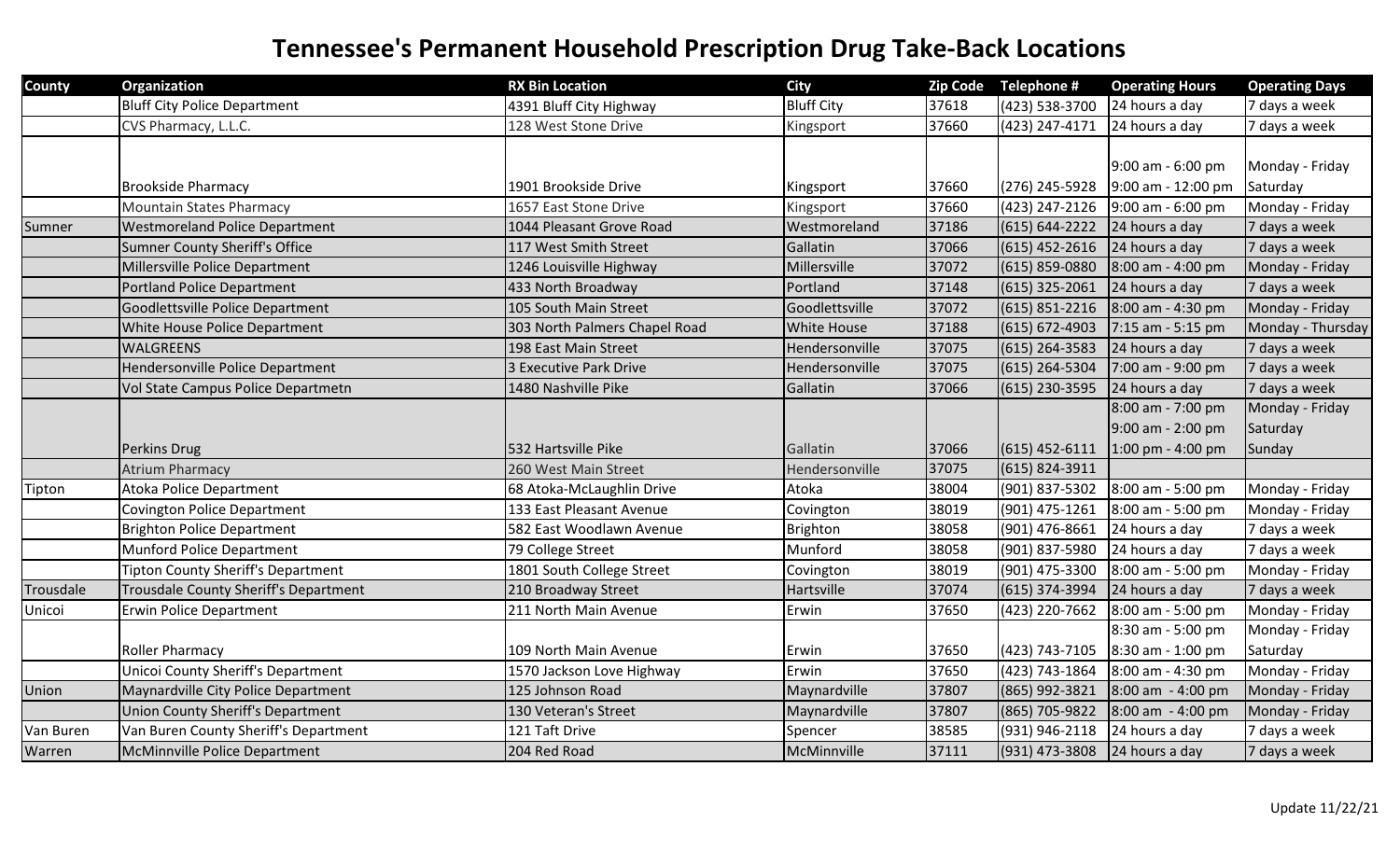| <b>County</b>  | Organization                                             | <b>RX Bin Location</b>                    | <b>City</b>  |       | Zip Code Telephone #          | <b>Operating Hours</b>                   | <b>Operating Days</b>       |
|----------------|----------------------------------------------------------|-------------------------------------------|--------------|-------|-------------------------------|------------------------------------------|-----------------------------|
|                | <b>Warren County Sheriff's Department</b>                | 108 Security Circle                       | McMinnville  | 37110 | $(931)$ 473-7863              | 8:00 am - 4:00 pm                        | Monday - Friday             |
| Washington     | Johnson City Police Department                           | 601 East Main Street                      | Johnson City | 37601 | (423) 975-2690                | 24 hours a day                           | 7 days a week               |
|                | East Tennessee State University - Dept. of Public Safety | 1043 Jack Vest Drive                      | Johnson City | 37614 | (423) 439-4480                | 24 hours a day                           | 7 days a week               |
|                | Jonesborough Police Department                           | 123 Boone Street                          | Jonesborough | 37659 | (423) 753-1053                | 8:00 am - 4:00 pm                        | Monday - Friday             |
|                | Washington County Sheriff's Office                       | 114 West Jackson Boulevard                | Jonesborough | 37605 | (423) 788-1414                | 24 hours a day                           | 7 days a week               |
|                | Mountain States Pharmacy - Johnson City Medical Center   | 400 North State of Franklin Road          | Johnson City |       |                               |                                          |                             |
|                | Lobby                                                    |                                           |              | 37604 |                               | $(423)$ 431-2140 9:00 am - 7:00 pm       | Monday - Friday             |
|                | <b>West Towne Pharmacy</b>                               | 1619 W Market Street                      | Johnson City | 37604 | $(423)$ 926-9137              | 8:30 am - 6:00 pm<br>$9:00$ am - 2:00 pm | Monday - Friday<br>Saturday |
|                | <b>Pharmacy Network Services</b>                         | 527 North State of Franklin Road, Suite 1 | Johnson City |       |                               |                                          |                             |
|                |                                                          |                                           |              | 37604 |                               | $(423)$ 926-3338 6:30 am - 8:30 pm       | Monday - Friday             |
| Wayne          | <b>Waynesboro Police Department</b>                      | 122 Public Square East                    | Waynesboro   | 38485 | (931) 722-5458                | $8:00$ am $-5:00$ pm                     | Monday - Friday             |
|                | Wayne County Sheriff's Office                            | 1016 Andrew Jackson Drive                 | Waynesboro   | 38485 | (931) 722-9740                | $8:00$ am $-5:00$ pm                     | Monday - Friday             |
|                |                                                          |                                           |              |       |                               | 8:30 am - 7:00 pm                        | Monday - Friday             |
|                |                                                          |                                           |              |       |                               | 8:30 am - 5:00 pm                        | Saturday                    |
|                | Duren's Health Mart Pharmacy                             | 215 Dexter L. Woods Memorial Boulevard    | Waynesboro   | 38485 | $(615) 879 - 4489$            | 2:00 pm - 5:00 pm                        | Sunday                      |
| <b>Weakley</b> | Weakly County Sheriff's Office in Dresden                | 7951 Tennessee 22                         | Dresden      | 38225 | (731) 364-5454                | 24 hours a day                           | 7 days a week               |
|                | Martin Police Department                                 | 732 North Lindell Street                  | Martin       | 38237 | (731) 587-5355 24 hours a day |                                          | 7 days a week               |
|                | <b>Greenfield Police Department</b>                      | 222 North Front Street                    | Greenfield   | 38230 | (731) 235-3131                | 24 hours a day                           | 7 days a week               |
|                | <b>Gleason Police Department (City Hall)</b>             | 101 College Street                        | Gleason      | 38229 | (731) 648-5547                | 8:00 am - 4:30 pm                        | Monday - Friday             |
|                | Weakly County Sheriff's Office in Sharon (City Hall)     | 143 East Main Street                      | Sharon       | 38225 | (731) 364-5454                | 8:00 am - 4:00 pm                        | Monday - Friday             |
|                | University of Tennessee @ Martin                         | <b>Crisp Hall</b>                         | Martin       | 38238 | (731) 881-7783                | 24 hours a day                           | 7 days a week               |
|                | CVS Pharmacy, L.L.C.                                     | 116 Commons Drive                         | Martin       | 38237 | (731) 587-9509                | 8:00 am - 8:00 pm                        | Monday - Friday             |
| White          | White County Sheriff's Department                        | 111 Depot Street #4                       | Sparta       | 38583 | (931) 607-4593                | 24 hours a day                           | 7 days a week               |
| Williamson     | <b>Williamson County Sheriff Department</b>              | 408 Century Court                         | Franklin     | 37064 | (615) 790-5560                | 8:00 am - 5:00 pm                        | Monday - Friday             |
|                | Nolensville Police Department                            | 7218 Nolensville Road                     | Nolensville  | 37135 | (615) 776-6685                | $8:00$ am $-4:00$ pm                     | Monday - Friday             |
|                | <b>Fairview Police Department</b>                        | 7100 City Center Boulevard                | Fairview     | 37062 | (615) 799-2345                | 24 hours a day                           | 7 days a week               |
|                | City of Brentwood Police Department (Headquarters)       | 910 Heritage Way                          | Brentwood    | 37027 | $(615)$ 577-6070              | 24 hours a day                           | 7 days a week               |
|                | City of Brentwood Police Department                      | 5211 Maryland Way                         | Brentwood    | 37027 | $(615)$ 371-0160              | 24 hours a day                           | 7 days a week               |
| Wilson         | Mt. Juliet Police Department                             | 1019 Charlie Daniels Parkway              | Mt. Juliet   | 37122 | $(615) 754 - 2550$            | 24 hours a day                           | 7 days a week               |
|                | Lebanon Police Department                                | 406 Tennessee Boulevard                   | Lebanon      | 37087 | $(615)$ 444-2323              | 24 hours a day                           | 7 days a week               |
|                | CVS Pharmacy, L.L.C.                                     | 1228 West Main Street                     | Lebanon      | 37087 | $(615)$ 444-4471              | 8:00 am - 10:00 pm                       | Monday - Friday             |
|                | <b>Gibbs Pharmacy</b>                                    | 1427 West Baddour Parkway #B              | Lebanon      | 37087 |                               | $(615)$ 449-3355 8:00 am - 6:30 pm       | Monday - Friday             |